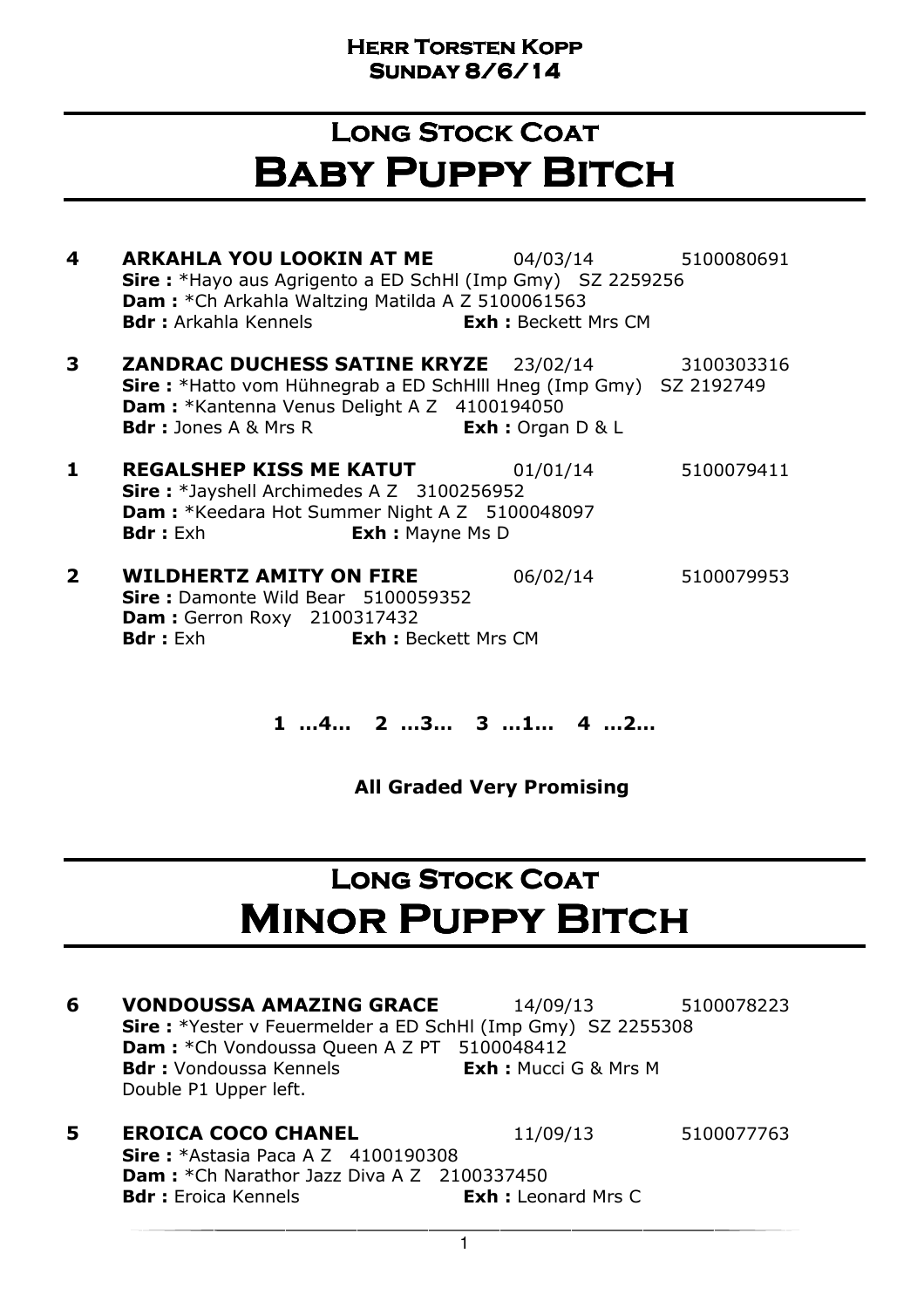- **8 VLADIMIR INSAITSABLE** 05/12/13 2100396786 Sire : \*Toby vd Plassenburg a ED SchHlll Hneg (Imp Gmy) SZ 2246259 Dam : \*Sup Ch Vladimir Anarchy A Z 2100213140 Bdr : Vladimir Kennels **Exh** : West D
- **7 SCHAEFERHUND DUCHESS** 16/09/13 3100294532 Sire : \*Ch Ustinov v Römerland a ED SchHlll (Imp Gmy) SZ 2188759 Dam: \*Schaeferhund Celina A Z 3100179923 Bdr : Bohdal Mrs I Exh : Murphy R & Mrs S

1 …6… 2 …5… 3 …8… 4 …7…

All Graded Very Promising

## **LONG STOCK COAT PUPPY BITCH**

- **9 KHAYEM MAGISCHE** 03/07/13 3100387265 Sire : \*Yester v Feuermelder a ED SchHl (Imp Gmy) SZ 2255308 Dam : \*Lilli v Trompetersprung a ED SchHl (Imp Gmy) SZ 2181839 **Bdr :** McGregor Ms KF **Exh :** Damonte Kennels
- **10 BRONACRE CHEW BACCA** 01/08/13 3100293001 **Sire: \*Bodecka Yoda A Z 3100262044** Dam : \*Bronacre Imogen A Z 3100203888 Bdr : Bronacre Kennels **Exh** : Diegan S

1 …9… 2 …10…

All Graded Very Promising

## LONG STOCK COAT **JUNIOR BITCH**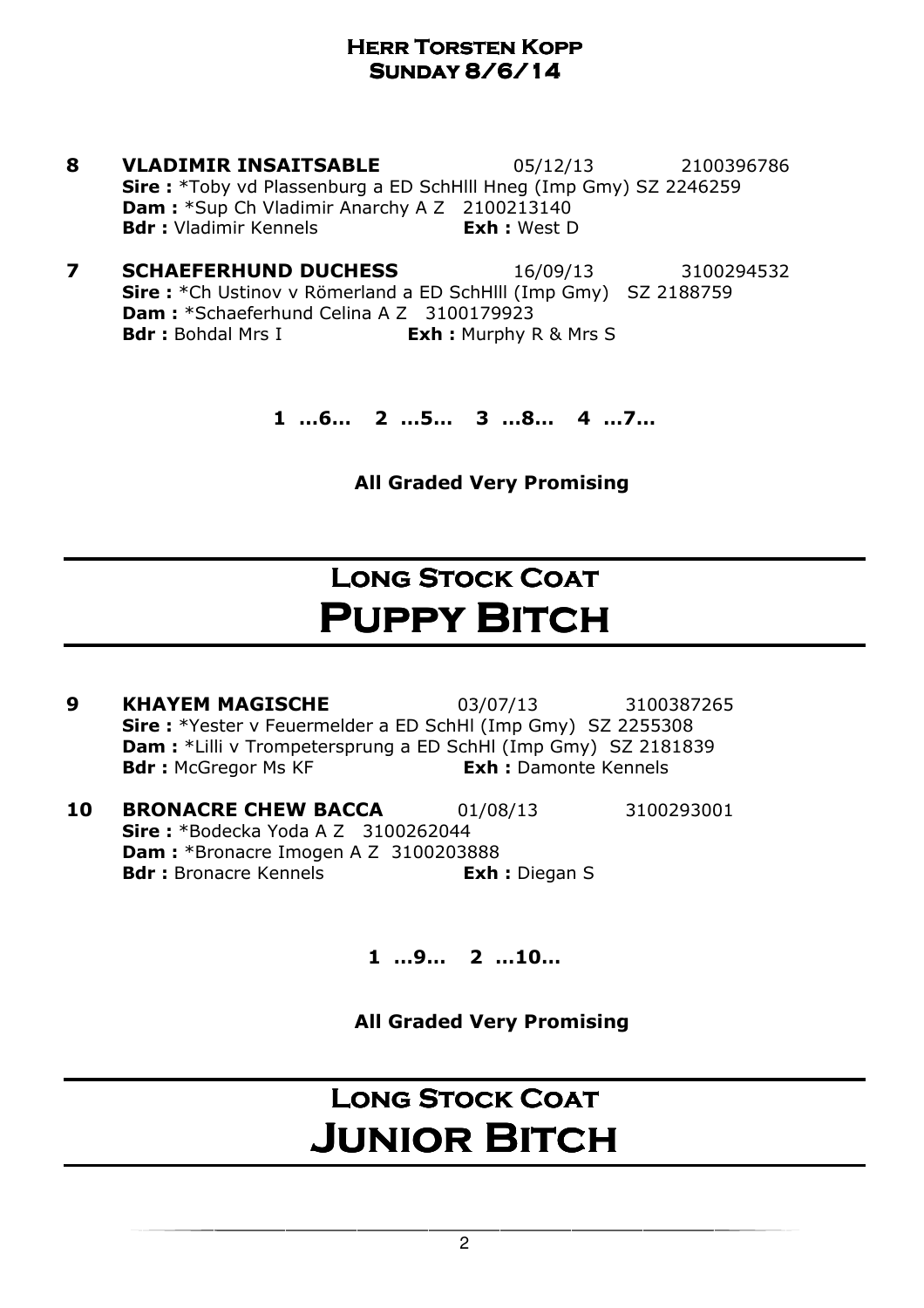#### **12 GRUNDELHARDT ALL BY MYSELF** 14/03/13 5100075016 Sire: \*Grundelhardt True Blood A Z Hneg 5100057317 Dam : \*Grundelhardt Kaprice A Z 5100040309 **Bdr :** Cocks PJ & Mrs JM **Exh :** Holness Mrs S

15 months – 59cm. Above medium size, medium strong bitch of very good pigment, very good type and also of very good proportions. Strong, expressive head. High withers, straight back. Good length and lay of the croup. Good fore and very good hindquarter angulations. The underchest should be a little longer. Stands correct in front. Shows correct sequence of steps and a harmonious movement with powerful hindquarter drive; the forehand reach however should be a little freer. Graded Verv Good.

1 …12… 2 …..…

## LONG STOCK COAT Intermediate Bitch

#### **16 CH VLADIMIR GLAM I AM A Z** 08/09/12 2100368521 Sire: \*Siobahn Apollo A Z 2100321358 Dam : \*Sup Ch Vladimir Anarchy A Z 2100213140 **Bdr**: Vladimir Kennels **Exh:** Leonard Mrs C

21 months – 62cm. Very large, strong, substantial, well pigmented female of slightly elongated proportions with a very expressive head. High, pronounced withers, straight back. While the croup is of good length it is set slightly steep. Very good fore and hindquarter angulations. Stands correct in front. Steps slightly narrow at rear with loose elbows. Shows a very harmonious gait which is very far reaching. Graded Very Good.

**14 CH ZUKERPUPPE DINA BAY A Z** 21/07/12 2100365746 Sire : \*Vegas v Dongmiran a ED SchHl Hneg (Imp Ndl) NHSB 2699755 Dam : \*Giona v Fichtenschlag a ED (Imp Gmy) SZ 2241907 **Bdr** : Smith BJ **Exh : Damonte Kennels** 

22½ months – 59cm. An above medium size, medium strong bitch of very good pigment and with an expressive head. High withers, straight back. The croup while of good length is slightly steep. Good fore and very good hindquarter angulations. Stands correct in front. Steps correct at rear, the elbows are yet to achieve final firmness. Shows a harmonious ground covering movement. Graded Very Good.

**13 BURSHUNE SHANIE** 04/02/12 5100068117

Sire : \*Burshune Lasso A Z 5100037501 **Dam: \***Burshune Gina A Z 5100050734 **Bdr**: Exh **Exh:** Burston A & Ms L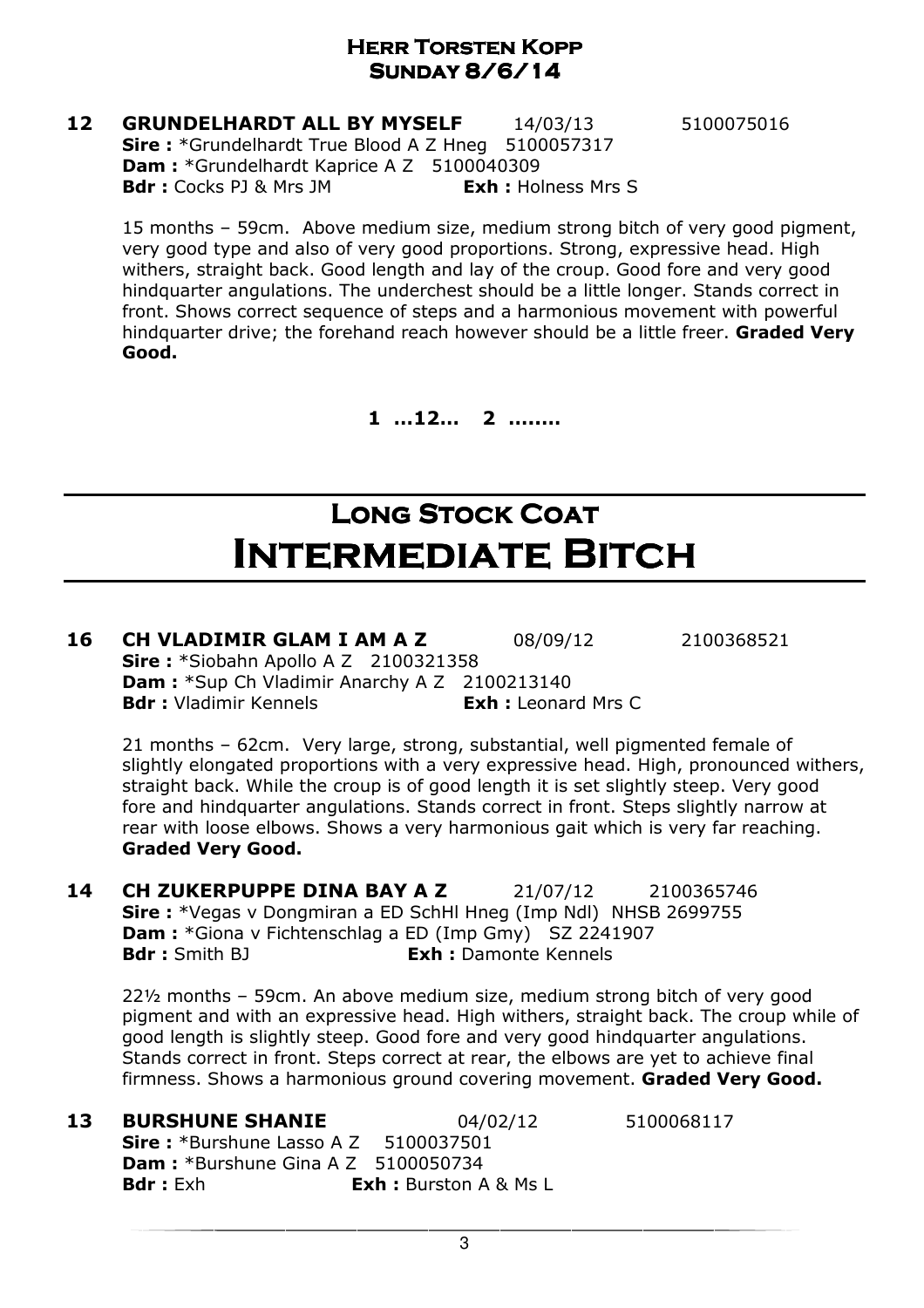2 years 4 months – 60cm. Large, strong, bitch of good pigmentation. She has a strong feminine head where the stop should be slightly more pronounced and the eyes should be a little darker. High withers, straight back. While the croup is of good lay it is slightly short. Good fore and very good hindquarter angulations. Stands correct in front. Steps slightly narrow at rear, correct in front. Shows an expansive, harmonious movement with powerful hindquarter drive and good forehand reach. Graded Very Good.

**15 DAMPDOUGES ZULU PRINCESS** 25/08/12 7100028233 **Sire:** \*Lawine Jerome A Z 2100322857 Dam : \*Fremont Zigazig Ha A Z 2100292486 **Bdr**: Dampdouges Kennels **Exh: Beckett Mrs CM** 

21½ months – 61cm. A very large, strong bitch of good pigment with a strong expressive head however the eye should be darker. Good withers, straight back. Very short croup. Correct angulations of both the fore and hindquarter. Stands correct in front. Steps narrow at rear with very loose elbows. Shows good movement. Graded Very Good.

1 ….16.…. 2 ….14.… 3 ….13.…. 4 ….15.….

### LONG STOCK COAT **OPEN BITCH**

**17 \*CH NARATHOR JAZZ DIVA A Z** 04/02/11 2100337450 Sire: \*Vegas v Dongmiran a ED SchHl Hneg (Imp Ndl) NHSB 2699755 Dam : \*Ch Bhuachaille Jazz Leader A Z 2100154420 **Bdr**: Thor A **Exh:** Leonard Mrs C

3 years 4 months – 59cm. An above medium size, medium strong, slightly elongated bitch with an expressive head and dark eyes. Good withers and straight back. While the croup is of good lay it is slightly steep. Very good angulations of both the fore and hindquarter. Stands correct in front. Shows correct sequence of steps and displays a very harmonious gait with much ground cover. Graded Excellent.

#### 1 ….17.….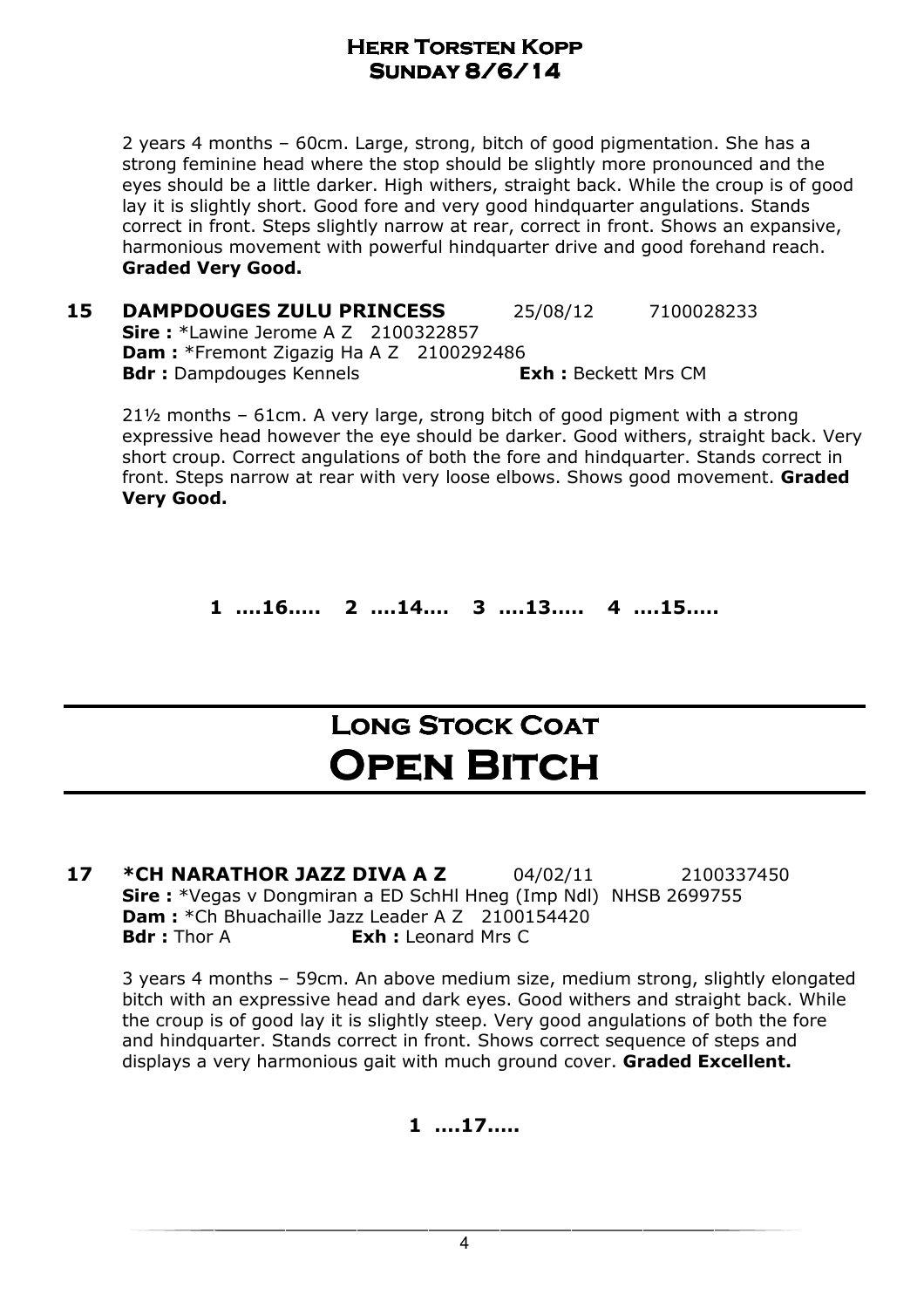### CHALLENGE BITCH ……17……

### RESERVE CHALLENGE BITCH 16……16……

### LONG STOCK COAT Baby Puppy Dog

**21 LAWINE UKRYPTIC** 04/03/14 2100402100 **Sire:** \*Lawine Erasmus A Z 2100292844 Dam : \*Lawine Kenzi A Z 2100347480 **Bdr**: Lawine Kennels **Exh:** Beckett Mrs CM

- 20 ZANDRAC DARTH VADAR 23/02/14 3100303321 Sire : \*Hatto vom Hühnegrab a ED SchHlll Hneg (Imp Gmy) SZ 2192749 Dam : \*Kantenna Venus Delight A Z 4100194050 **Bdr**: Exh **Exh:** Zandrac Kennels
- 19 VOLSCAIN DIEGO 12/02/14 3100302870 Sire : \*Hayo aus Agrigento a ED SchHl (Imp Gmy) SZ 2259256 Dam : \* Volscain Uschie A Z 3100208812 Bdr : Volscain Kennels **Exh** : Kail N Withdrawn with permission.

1 …21… 2 …20… 3 ……... 4 ……...

All Graded Very Promising

## LONG STOCK COAT Minor Puppy Dog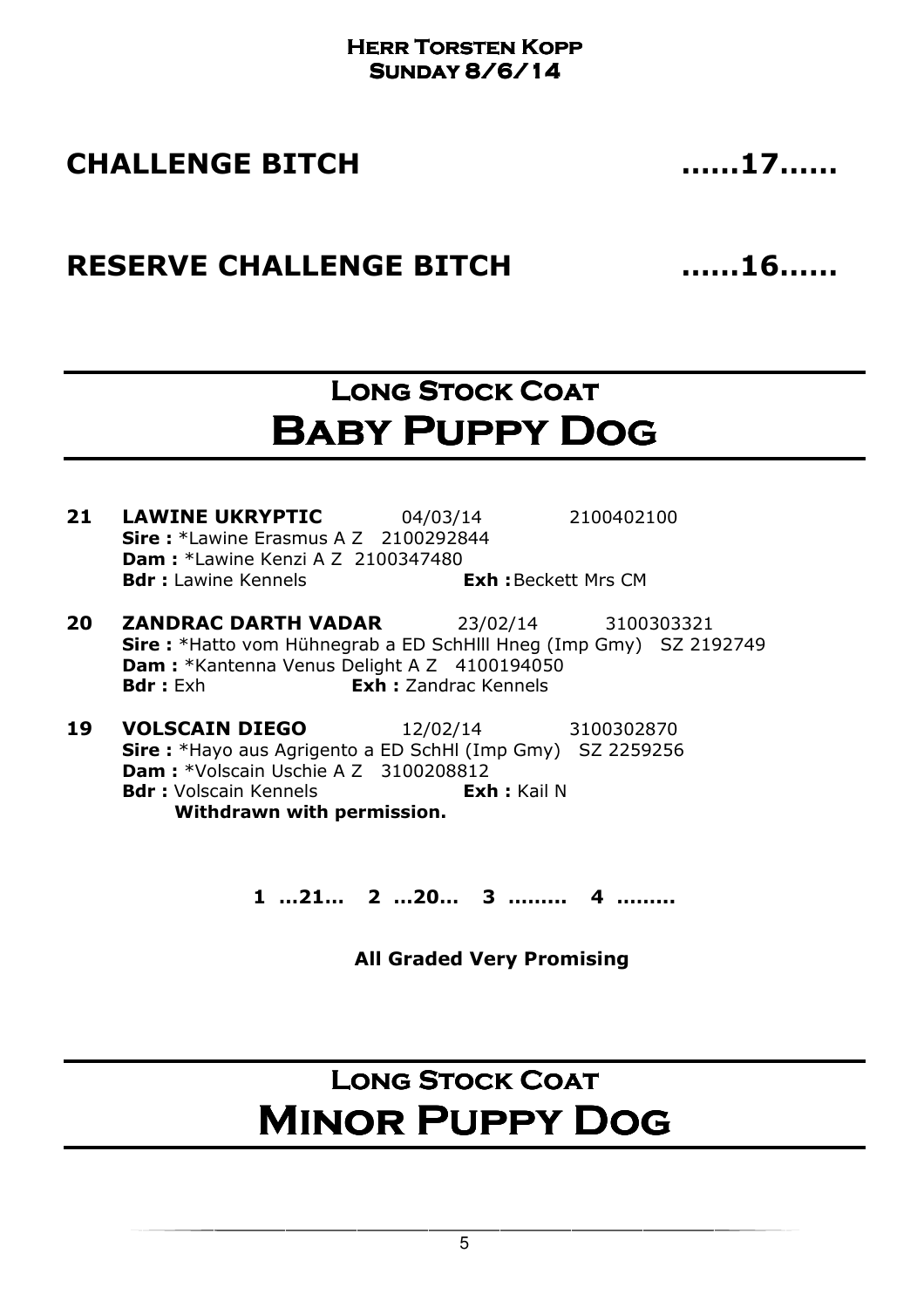**22 EROICA CATCH ME IF YOU CAN** 11/09/13 5100077759 **Sire: \*Astasia Paca A Z 4100190308 Dam : \*Ch Narathor Jazz Diva A Z 2100337450 Bdr**: Eroica Kennels **Exh:** Leonard Miss K

#### Graded Very Promising

1 …22…

### LONG STOCK COAT Puppy Dog

**23 JAYSHELL GLASGOW** 24/07/13 3100292457 Sire : \*Ch Ustinov v Romerland a ED SchHlll (Imp Gmy) SZ 2188759 Dam : \* Ch Jayshell Winona A Z 3100233082 Bdr: McDermott P & Mrs N Exh: Organ D & L Not quite correct scissor bite. Graded Very Promising

1 …23…

### LONG STOCK COAT Open Dog

**24 \*CH REGALSHEP GI JOE A Z** 04/10/11 5100066402 Sire: \*Ch Taurorn Jazzman A Z CDX AD JD 5100016638 Dam : \*Keedara Hot Summer Night A Z 5100048097 **Bdr**: Mayne Ms D **Exh**: Winter S

2 years 8 months – 65cm. A large, medium strong, slightly elongated, well pigmented dog with a strong head. High withers and straight back. The croup while of good length is set slightly steep. Good fore and very good hindquarter angulations. Stands correct in front. Steps correct at rear; the elbows are slightly loose. Shows a harmonious gait with much ground cover. Graded Excellent.

1 …24…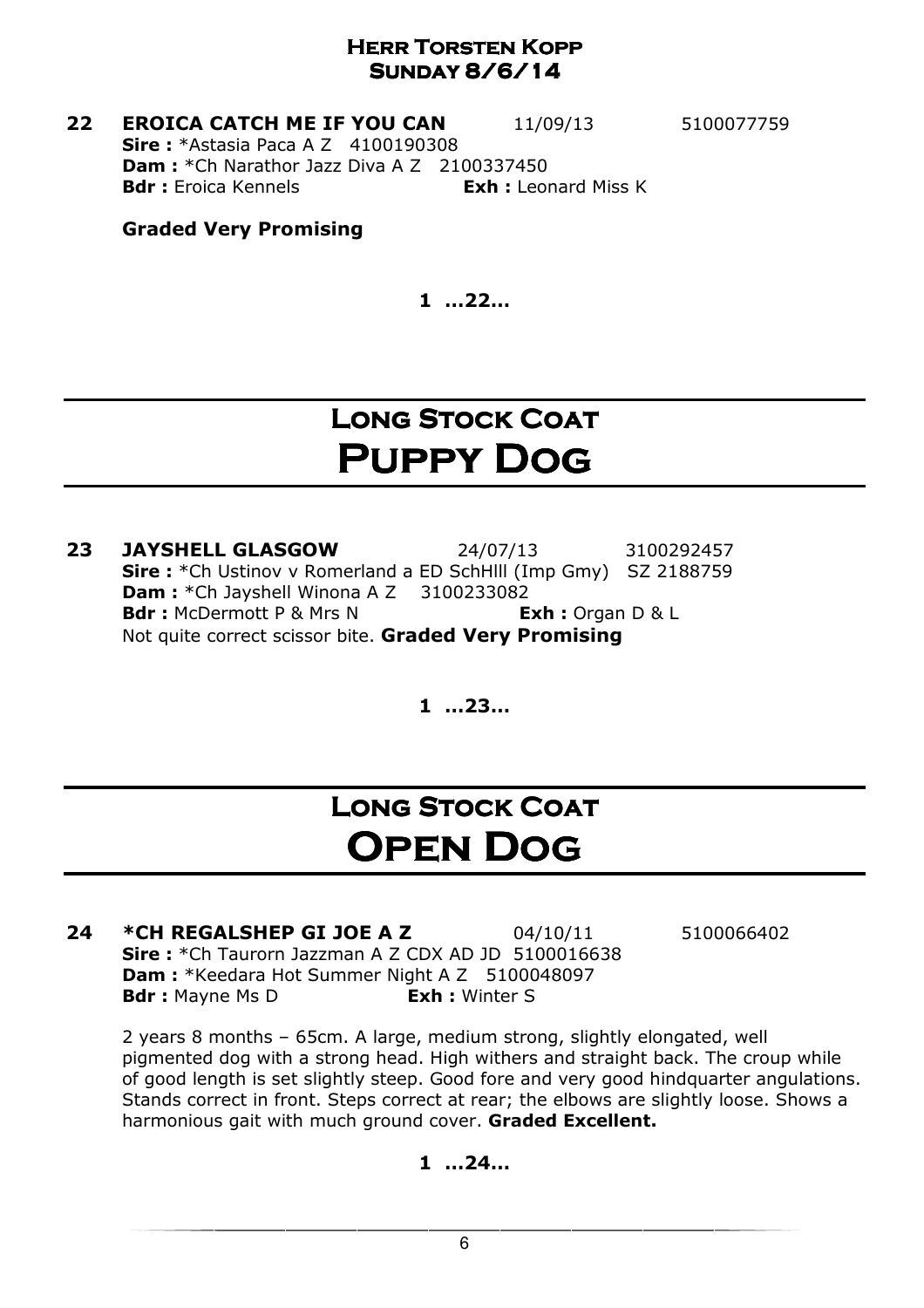| <b>CHALLENGE DOG</b> | 24 |
|----------------------|----|
|                      |    |

### RESERVE CHALLENGE DOG ……23……

# **LONG STOCK COATS SPECIALS**

| <b>BEST LONG STOCK COAT</b>       | 17                          |
|-----------------------------------|-----------------------------|
| RUNNER UP BEST LONG STOCK COAT 16 |                             |
|                                   |                             |
| <b>BEST BABY PUPPY LSC</b>        | $\overline{\mathbf{3}}$     |
| BEST MINOR PUPPY LSC              | 6                           |
| <b>BEST PUPPY LSC</b>             | 23                          |
| <b>BEST JUNIOR LSC</b>            | $\overline{12}$             |
| <b>BEST INTERMEDIATE LSC</b>      | $\overline{\phantom{0}}$ 16 |
| <b>BEST OPEN LSC</b>              | 17                          |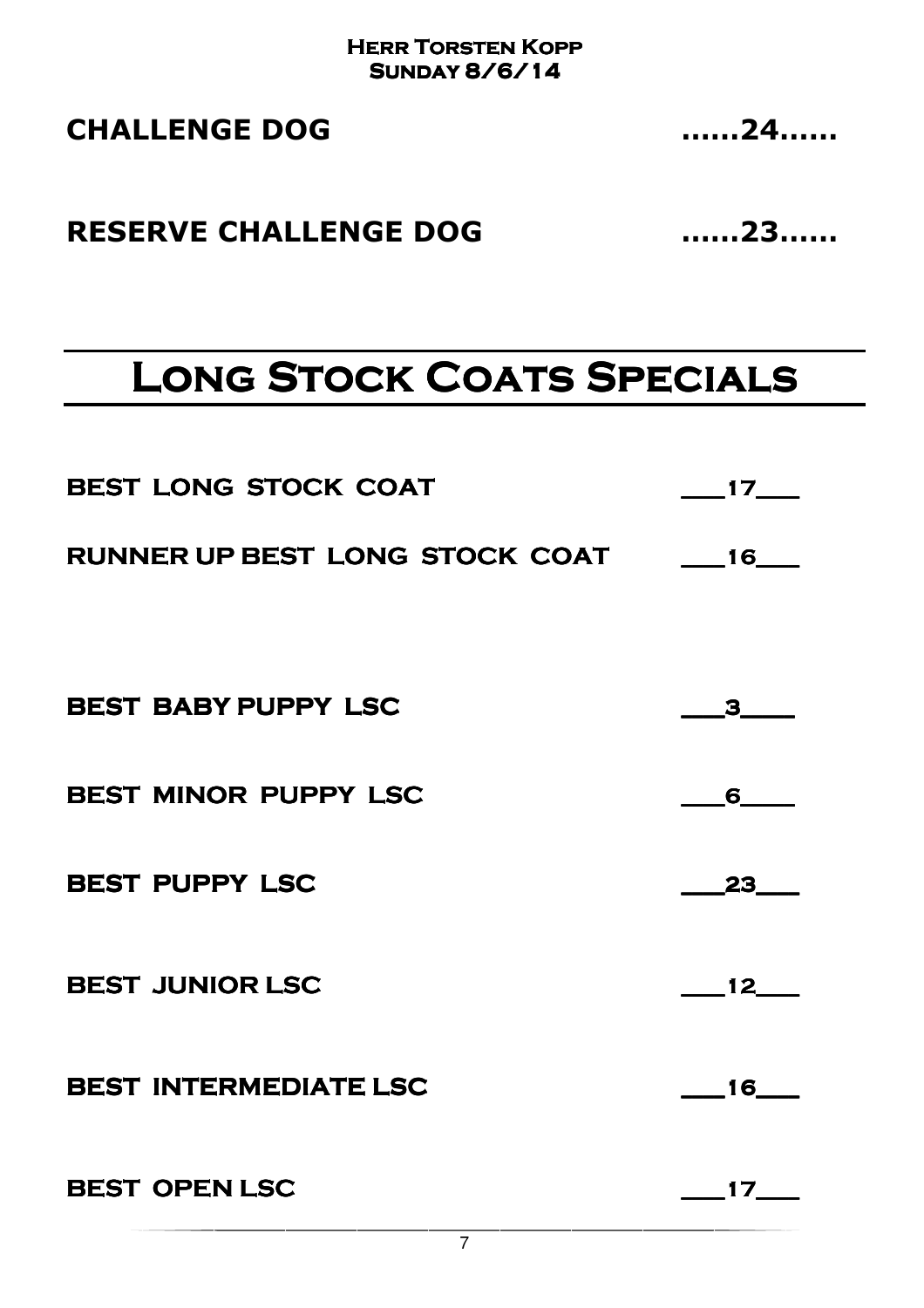### **STOCK COAT** Baby Puppy Bitch

35 BRONACRE ULURU MATILDA 26/01/14 3100301407 **Sire:** \*Ch Bluemax Salt A Z 4100190920 Dam : \*Bronacre Philadelphia Freedom A Z ET 3100250572 **Bdr**: Exh **Exh:** Bronacre Kennels **30 RAMARA TALK DIRTY TO ME** 15/01/14 3100303195 Sire: \*Ch Orrinshir Elton John A Z ET 3100161863 **Dam : \*Ramara Unique A Z 3100251074 Bdr**: Raftopoulos Ms M **Exh:** Raftopoulos Ms M & Ainsly N 32 WILLMAURS TOTTENHAM TRICKATREAT 17/01/14 3100300499 **Sire:** \*Hayo aus Agrigento a ED (Imp Gmy) Dam : \*Willmaurs East End Effie A Z 3100244780 **Bdr :** Goodwin W & Mrs M **Exh :** Wade S & Mrs J **37 ALIMANDA INFINITE DREAMS** 13/02/14 5100080032 Sire : \*Pepe vd Zenteiche a ED IPO1 Hneg (Imp Gmy) SZ 2270589 Dam : \*Bruangie Something To Follow A Z 5100052776 Bdr : Exh **Exh :** Alimanda Kennels **27 SAN RANCHO LICKAPRIZE** 18/12/13 5100079458 Sire : \*Pepe vd Zenteiche a ED IPO1 Hneg (Imp Gmy) SZ 2270589 Dam : \*San Rancho Fizz Wizz A Z 5100051600 Bdr : San Rancho Kennels **Exh : Spear Ms P 36 CONKASHA SOLAR ROSE** 12/02/14 2100401009 Sire : \*Ch Ustinov v Romerland a ED SchHlll (Imp Gmy) SZ 2188759 Dam : \*Conkasha Dakota Star A Z 2100284396 **Bdr** : Devine T **Exh** : van Groen CM & Mrs GP 38 SAN RANCHO MADDISON 22/02/14 5100080370 Sire : \*Esko ad Haus Zygadto a ED SchHll (Imp Gmy) SZ 2232859 Dam : \*San Rancho Dante A Z 5100046258 **Bdr :** Exh **Exh :** San Rancho Kennels 26 SAN RANCHO LIVE ACTION 18/12/13 5100079457 Sire : \*Pepe vd Zenteiche a ED IPO1 Hneg (Imp Gmy) SZ 2270589 Dam: \*San Rancho Fizz Wizz A Z 5100051600 Bdr : Exh : Exh : San Rancho Kennels **33 ALIMANDA HOT ONYA HEELS** 17/01/14 5100023907 **Sire : \*Ch Bluemax Salt A Z 4100190920** Dam: \*Alimanda Earls Girl A Z 5100061828 Bdr : Exh **Exh :** Alimanda Kennels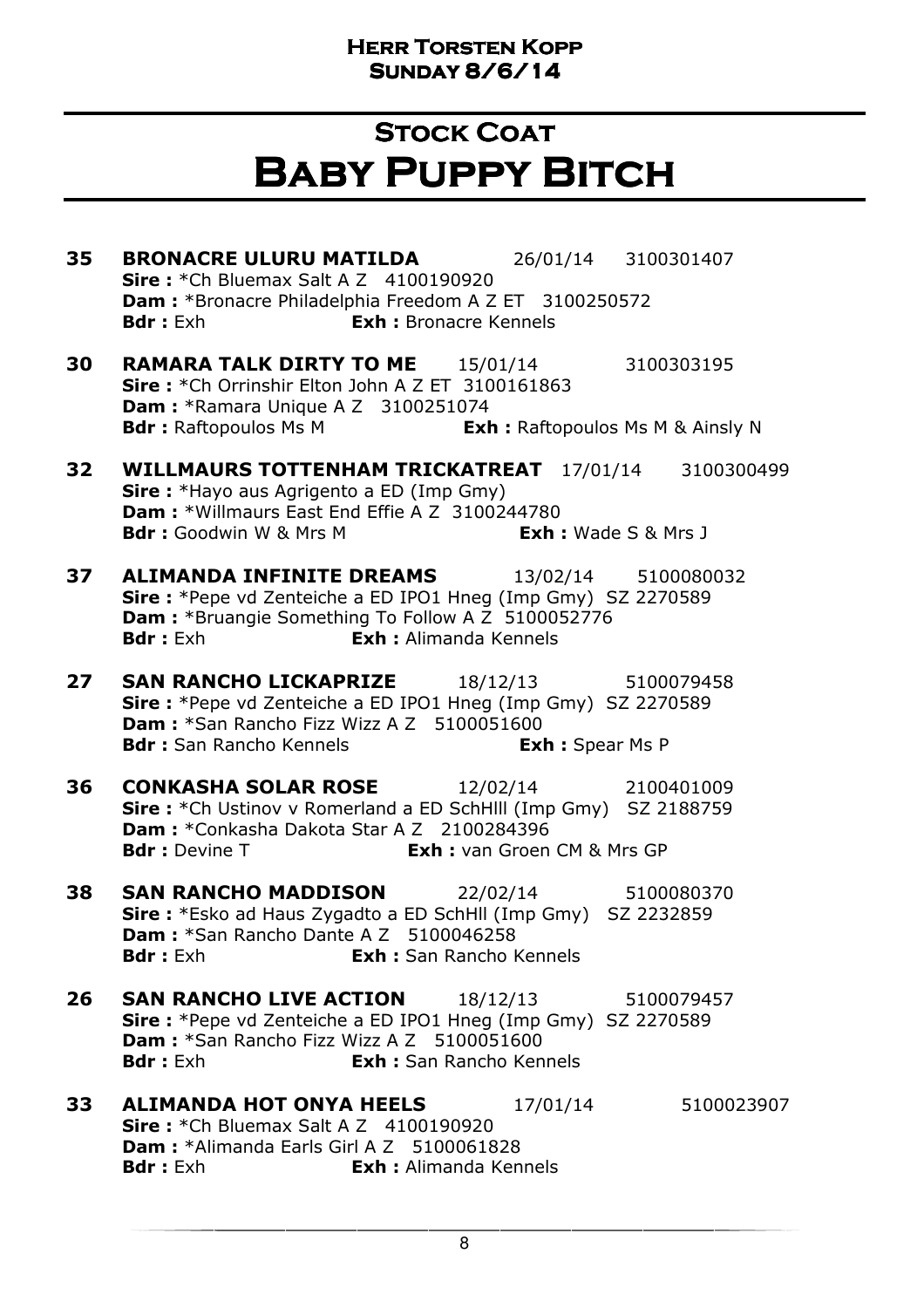- **28 WILLMAURS SOHO SISSY** 21/12/13 3100298816 Sire: \*Jayshell Archimedes A Z 3100256952 Dam : \*Willmaurs Notting Hill Nina A Z 3100244780 **Bdr**: Exh **Exh:** Goodwin W & Mrs M
- 31 WILLMAURS TOTENHAMTRAILERTRASH 17/01/14 3100300498 Sire: \*Hayo aus Agrigento a ED (Imp Gmy) Dam : \*Willmaurs East End Effie A Z 3100244780 **Bdr** : Exh : Exh : Goodwin W & Mrs M
- 39 LEPPSDORF VARSHA 05/03/14 5100080889 **Sire :** \*Ch Kardin Kruger A Z 3100179267 **Dam :** \*Leppsdorf Eldora A Z 5100052083 **Bdr**: Exh **Exh:** Hume Miss L
- 34 LEPPSDORF URSIA 23/01/14 5100080144 Sire : \*Focus vd Piste Trophe a ED SchHll IPO3 Hneg (Imp Gmy) SZ 2250502 Dam : \*Leppsdorf Daria A Z 5100049008 **Bdr** : Exh : **Exh** : Hume Miss I
	- 1 …35… 2 …30… 3 …32… 4 …37… 5 …27… 6 …36… 7 …38… 8 …26… 9 …33… 10 …28… 11 …31… 12 …39… 13 …34… 14 ………

#### All Graded Very Promising

### **STOCK COAT MINOR PUPPY BITCH**

- **50 LEPPSDORF TILLY** 20/11/13 5100079036 Sire : \*Odin delle Terre Matildiche HD ED IPO1 Hneg (Imp Italy) LOI 09/144632 Dam : \*Leppsdorf Elmos Izzata A Z 5100058505 **Bdr**: Hume Miss L **Exh:** Ouinn Mrs L Graded Very Promising
- **43 SHEPROSE GOLDEN CHILD** 08/10/13 5100077797 Sire : \*Toby vd Plassenburg a ED SchHlll Hneg (Imp Gmy) SZ 2246259 **Dam :** \*Ch Sheprose Whisky Delight A Z 5100053763 **Bdr**: Exh **Exh:** Owen Ms B Graded Very Promising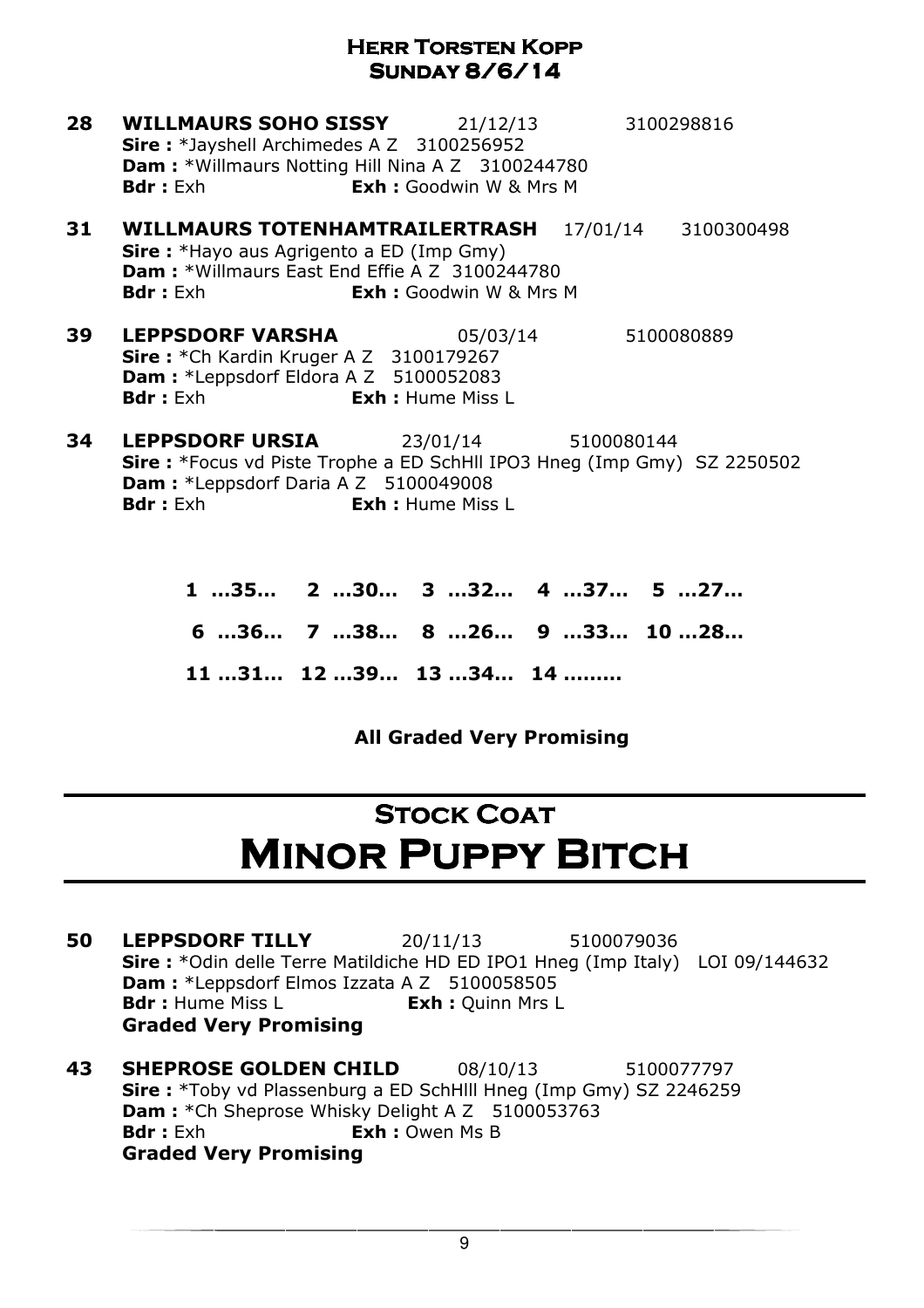**49 JAYSHELL INDIA** 11/11/13 3100296665 Sire: \*Ch Orrinshir Elton John A Z ET 3100161863 **Dam:** \*Jayshell Petra A Z 3100198947 **Bdr**: Exh **Exh:** McDermott P & Mrs N Double P1 lower left. Graded Very Promising **46 SHEPROSE HOPE FOR GLORY** 26/10/13 5100078308 Sire : \*Vegas v Dongmiran a ED SchHl Hneg (Imp Ndl) NHSB 2699755 Dam : \*Seigen Girl Interuppted A Z 6100052357 **Bdr**: Exh **Exh:** Owen Ms B Graded Very Promising **53 BODECKA BLACK VELVET** 29/11/13 3100297534 Sire : \*Pepe vd Zenteiche a ED IPO1 Hneg (Imp Gmy) SZ 2270589 Dam : \*Ch Lashadas Xquisite A Z 6100044002 **Bdr** : Exh **Exh** : Joseph Mrs J Graded Very Promising **41 TONAKER BINDI** 25/09/13 5100077780 Sire : \*Esko ad Haus Zygadto a ED SchHll (Imp Gmy) SZ 2232859 Dam : \*Tonaker Lolita A Z 5100051208 Bdr: Exh **Exh:** Schoemaker TH Graded Very Promising 42 SCHAEFERHUND ENYA 26/09/13 3100294757 Sire: \*Ch Orrinshir Elton John A Z ET 3100161863 Dam : \*Schaeferhund Quanta A Z 3100243375 Bdr : Exh **Exh : Bohdal Mrs I** Graded Very Promising **44 DARKKNIGHT HELTER SKELTER** 10/10/13 5100078386 **Sire: \*Bluemax Shrek A Z 4100181907** Dam : \*Darkknight Wild Cherry A Z 5100050202 **Bdr**: Exh **Exh:** Darkknight Kennels Graded Very Promising 48 SCHAEFERHUND ELKA 26/09/13 3100294756 Sire: \*Ch Orrinshir Elton John A Z ET 3100161863 Dam : \*Schaeferhund Quanta A Z 3100243375 Bdr : Exh **Exh :** Bohdal Mrs I Graded Very Promising **47 JAYSHELL HOLLYWOOD** 09/11/13 3100296672 Sire: \*Jayshell Archimedes A Z 3100256952 Dam : \* Ch Jayshell Ripley A Z 3100204010 **Bdr** : McDermott P & Mrs N Exh : Taylor Mrs SJ Graded Very Promising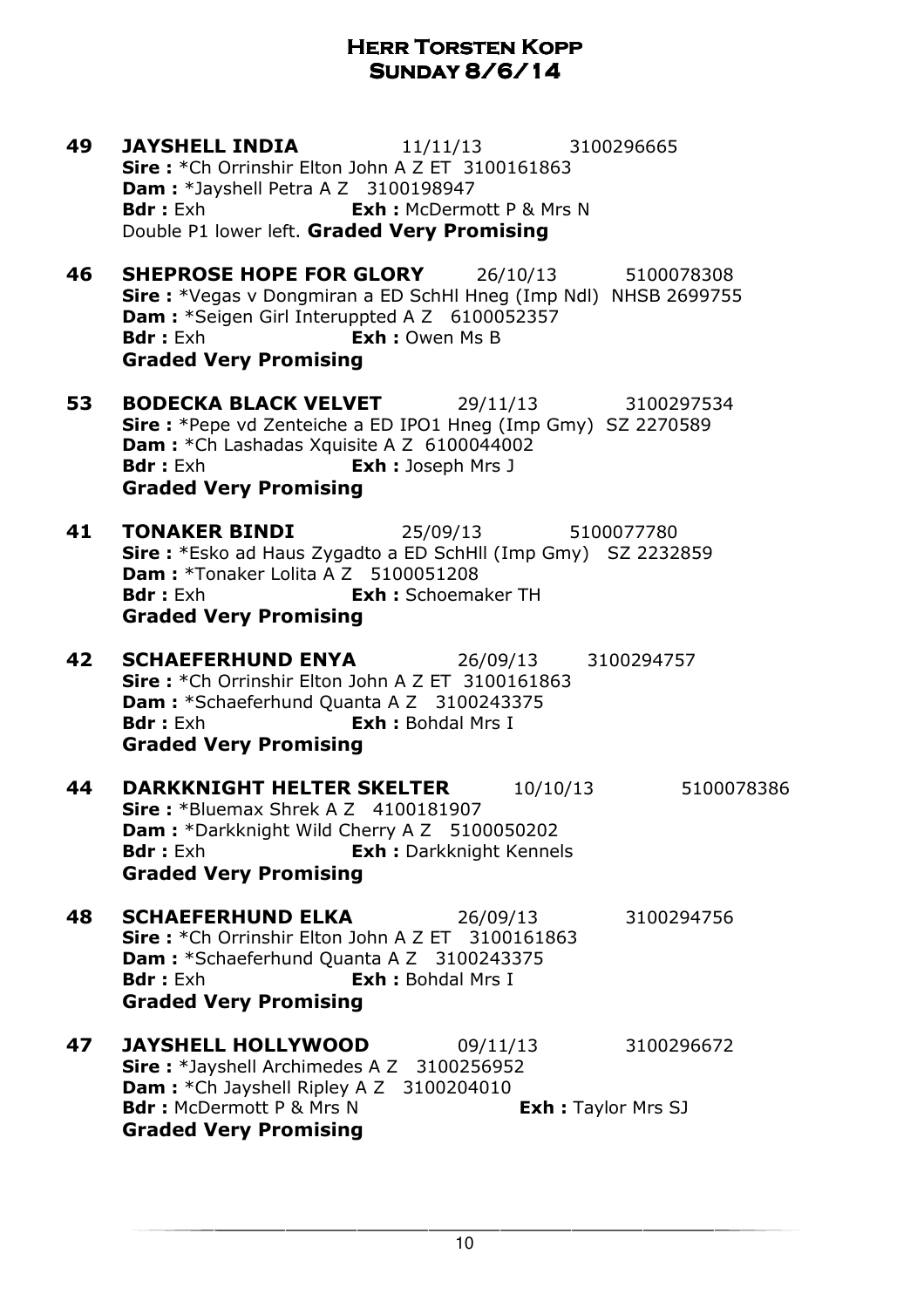**45 BURSHUNE AINSLIE** 21/10/13 5100078180 Sire : \*Focus vd Piste Trophe a ED SchHll IPO3 Hneg (Imp Gmy) SZ 2250502 **Dam:** \*Veeay Freya A Z 2100235786 Bdr : Burston A & Mrs L Exh : Borodinova Mrs I Dropped front incisors. Graded Promising

> 1 …50… 2 …43… 3 …49… 4 …46… 5 …53… 6 …41… 7 …42… 8 …44… 9 …48… 10 …47… 11 …45… 12 ……… 13 ……… 14 ………

# **STOCK COAT** PUPPY BITCH

| 60 | <b>NATCHEZ EVAS REVENGE</b> 26/08/13<br><b>Sire:</b> *Bluemax Shrek A $Z$ 4100181907<br><b>Dam:</b> *Vonpeta Our Evas Image A Z 5100059544                                                                                                                     |          | 5100077337 |
|----|----------------------------------------------------------------------------------------------------------------------------------------------------------------------------------------------------------------------------------------------------------------|----------|------------|
|    | <b>Bdr</b> : Smith Mrs PL <b>Exh:</b> Pike Ms JE & Damarell PN                                                                                                                                                                                                 |          |            |
| 59 | <b>LEBERHINE UMEEKO</b> 26/08/13 5100077038<br><b>Sire:</b> *Hatto vom Hühnegrab a ED SchHlll Hneg (Imp Gmy) SZ 2192749<br><b>Dam:</b> *Leberhine Maggie A Z 5100055468<br><b>Bdr</b> : Exh<br><b>Exh:</b> Evans R & Mrs D/Garvican H                          |          |            |
| 57 | <b>BABENBERG LA BELLA</b> 19/07/13 5100076714<br><b>Sire:</b> *Vimo vd Hopfenhalle a ED SchHlll Hneg (Imp Gmy) SZ 2158998<br><b>Dam:</b> *Charon v Overledingerland a ED SchHI (Imp Gmy) SZ 2229718<br><b>Bdr:</b> Babenberg Kennels <b>Exh:</b> Schoemaker TH |          |            |
| 63 | <b>HARLEROSE ANGEL</b><br><b>Sire:</b> *Bluemax Zoomba A Z $4100186824$<br><b>Dam: *</b> Bronacre Indian Sunset A Z 3100250574<br><b>Bdr:</b> Stedwell M & Mrs S <b>Exh:</b> Urie Mrs J<br>Double P1 upper left.                                               | 28/08/13 | 3100294285 |
| 54 | <b>REGALSHEP JUDY IN DISGUISE</b> 10/06/13<br><b>Sire:</b> *Esko ad Haus Zygadto a ED SchHll (Imp Gmy) SZ 2232859<br>Dam : Regalshep Baywatch Beauty 5100051548<br><b>Bdr</b> : Exh<br><b>Exh:</b> Mayne Ms D                                                  |          | 5100076312 |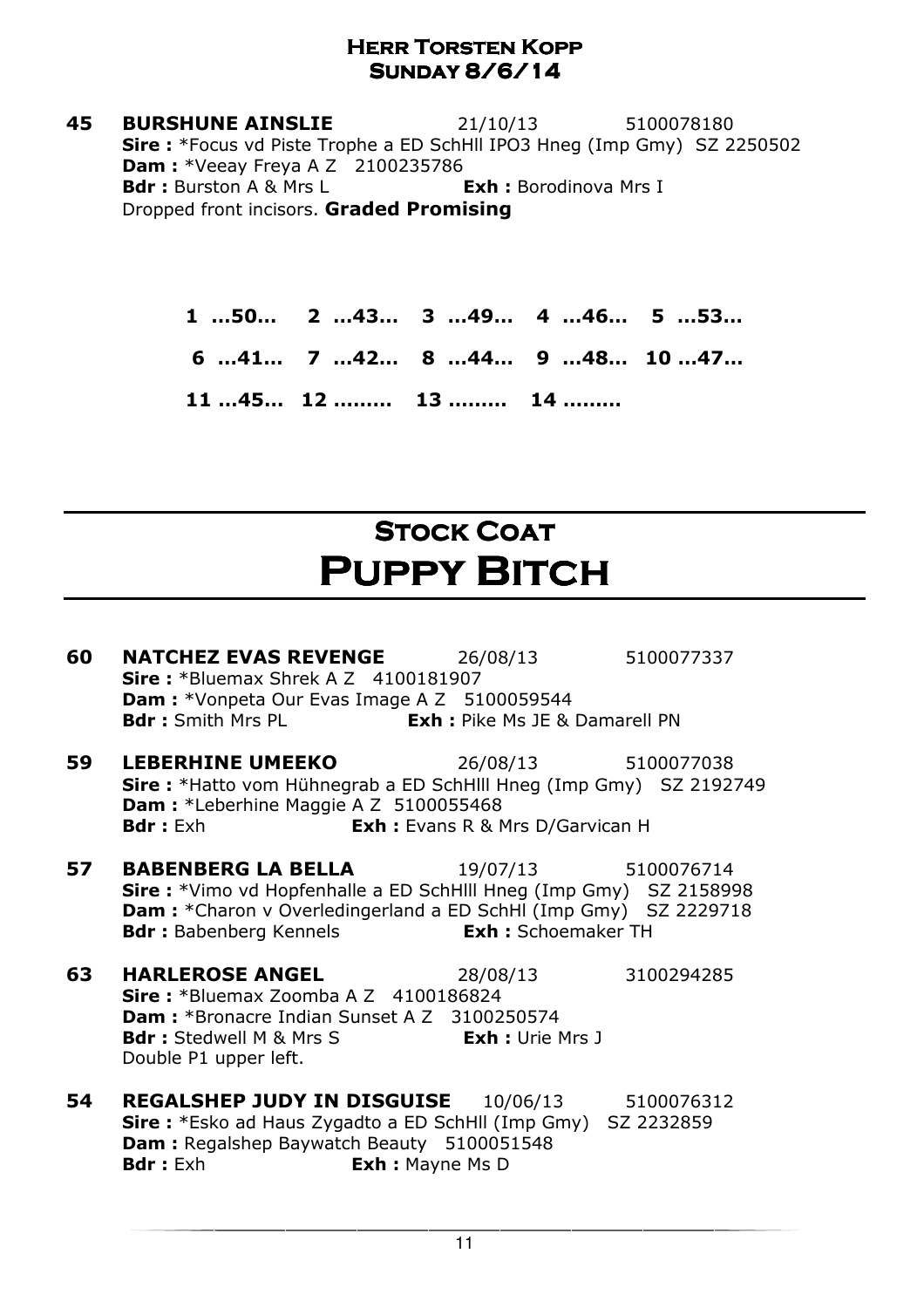| 64 | <b>DELAFORCE PARDON ME BOYS</b><br><b>Sire:</b> *Ch Kardin Kruger A Z 3100179267<br><b>Dam:</b> *Ch Volscain Quandra A Z 3100181524                                                                                                       |                             | 28/08/13 5100077350 |
|----|-------------------------------------------------------------------------------------------------------------------------------------------------------------------------------------------------------------------------------------------|-----------------------------|---------------------|
|    | <b>Bdr:</b> Exh <b>Exh:</b> Cooke I & Mrs M                                                                                                                                                                                               |                             |                     |
| 58 | <b>STOBAR SASKIA</b><br><b>Sire:</b> *Jayshell Archimedes A Z 3100256952<br><b>Dam: *Stobar Diksy A Z 3100210320</b>                                                                                                                      | 20/07/13 3100292450         |                     |
|    | <b>Bdr:</b> Stobar Kennels                                                                                                                                                                                                                | <b>Exh :</b> Auwema & Berry |                     |
| 62 | <b>HARLEROSE ACAPELLA</b><br><b>Sire:</b> *Bluemax Zoomba A Z $4100186824$<br><b>Dam: *</b> Bronacre Indian Sunset A Z 3100250574<br><b>Bdr</b> : Stedwell M & Mrs S <b>Exh</b> : Brodie M                                                | 28/08/13                    | 3100294284          |
| 55 | <b>LEWISLAND ICE MAGIC</b> 02/07/13 5100076516<br><b>Sire:</b> *Focus vd Piste Trophe a ED SchHll IPO3 Hneg (Imp Gmy) SZ 2250502<br><b>Dam: *Lewisland Gobsmacked A Z 5100066003</b><br><b>Exh:</b> Lewisland Kennels<br><b>Bdr</b> : Exh |                             |                     |

1 …60… 2 …59… 3 …57… 4 …63… 5 …54… 6 …64… 7 …58… 8 …62… 9 …55… 10 ……… 11 ………

All Graded Very Promising

# **STOCK COAT** Junior Bitch

77 ALIMANDA GREYS ANATOMY 09/04/13 5100074988 Sire: \*Ch Schneeberg Fire Storm A Z ET 2100258867 Dam : \*Bruangie Something To Follow A Z 5100052776 **Bdr :** Alimanda Kennels **Exh :** Alimanda & Kunama Kennels

14 months – Not quite correct scissor bite. 60cm. A large, strong, well pigmented grey bitch with a very expressive head. High withers, straight back. The croup is of good lay but is slightly short. Very good angulations of both the fore and hindquarter. Stands correct in front. Steps slightly narrow at rear. The elbows are slightly loose, particularly the left elbow. Shows a harmonious, far reaching movement. Graded Very Good.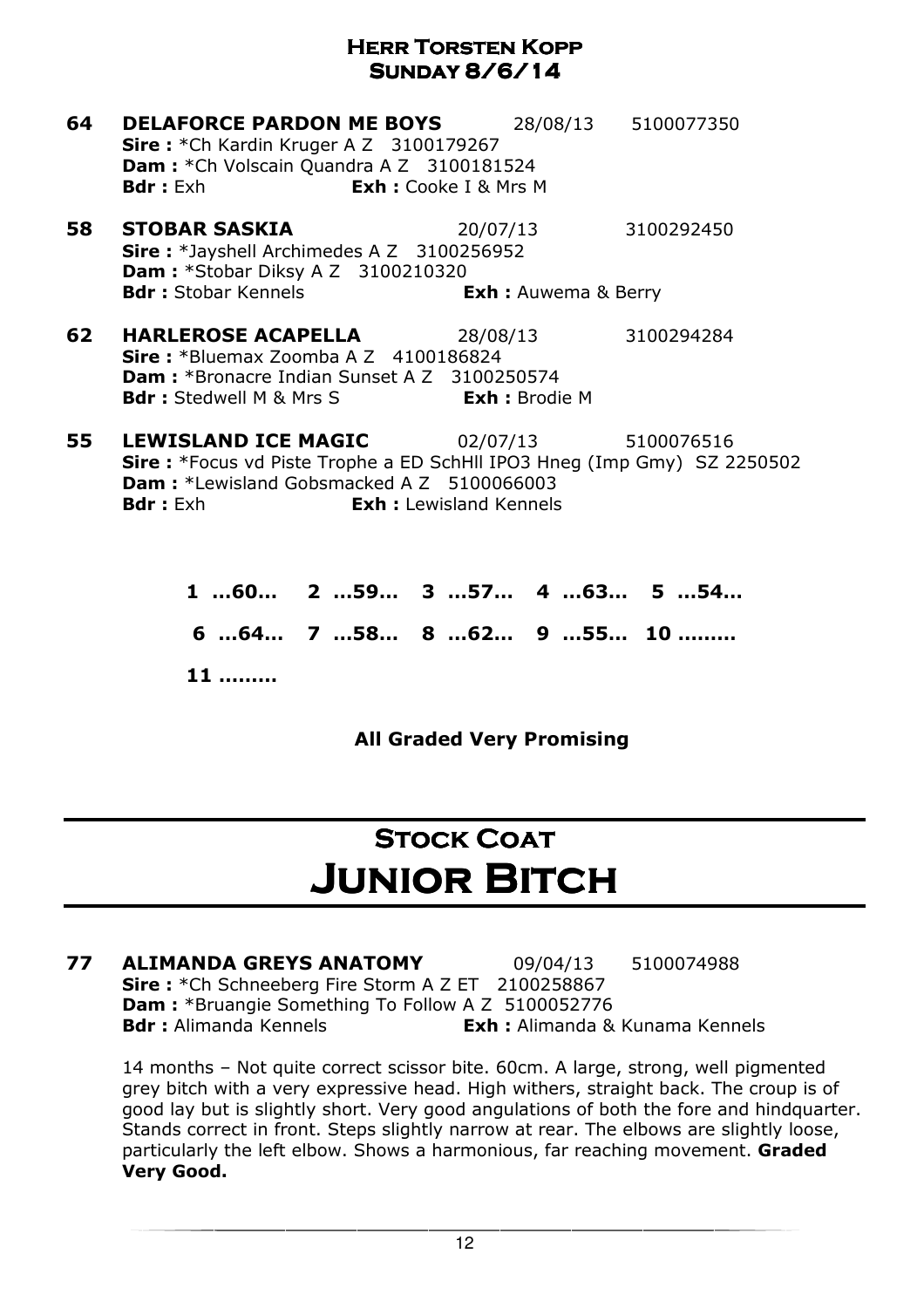**72 ALIMANDA FLIRTING WITH FIRE A Z** 01/03/13 5100074493 Sire: \*Ch Schneeberg Fire Storm A Z ET 2100258867 Dam : \* Ch Durnstein Champagne A Z 2100253283 Bdr : Exh **Exh :** Alimanda Kennels

15 months – 57.5cm. A correct medium size, medium strong, grey, well pigmented bitch. She has a strong head however the eye should be darker. High withers, straight back. While the croup is of good length it is set slightly steep. Good fore and very good hindquarter angulations. Stands correct in front. Steps narrow both front and rear. Shows a very energetic ground covering gait with strong hindquarter drive and good forehand reach. Graded Very Good.

**84 BLAKNGOLD CROWD GOES WILD** 02/08/13 3100290129 Sire: \*Schaeferhund Rafael A Z 3100247886 **Dam: \***Volscain Xilla A Z 3100226186 **Bdr**: Stocks V & H **Exh** : Stocks H

12 months – 60cm. A large, strong, well pigmented, slightly elongated bitch with a good head. High withers, straight back. Slightly short croup. Good fore and very good hindquarter angulations. Stands correct in front. Steps correct both front and rear. Shows a very good ground covering gait. Graded Very Good.

#### **74 TONAKER ZARA** 04/03/13 5100074766

Sire : \*Bluemax Shrek A Z 4100181907 **Dam:** Tonaker Pearl A Z 5100058966 Bdr : Exh **Exh :** Schoemaker TH

15 months – 58cm. A medium size, medium strong, dry and firm bitch of very good pigment. She has a feminine head, however the eye should be darker. High withers, straight back. The croup while of good length is set slightly steep. Good fore and very good hindquarter angulations. Stands correct in front. Steps slightly narrow at rear; correct in front. Shows a very good ground covering gait with much ground cover. Graded Very Good.

**68 LAGO FIRENZE** 20/01/13 5100073713 Sire : \*Odin delle Terre Matildiche HD ED IPO1 Hneg (Imp Italy) LOI 09/144632 Dam : \*Tiffany di Fossombrone a ED (Imp Italy) LOI 08/5978 Bdr : Exh **Exh : Pittelli S** 

16½ months – 60cm. A large, medium strong, very well pigmented, feminine bitch which is firm and dry. High withers, straight firm back. Good length of croup which is slightly steep. Good fore and pronounced hindquarter angulations. Stands correct in front. With not quite firm hock joints steps cow hocked at rear; steps correct in front. During movement shows very good ground covering gait. Graded Very Good.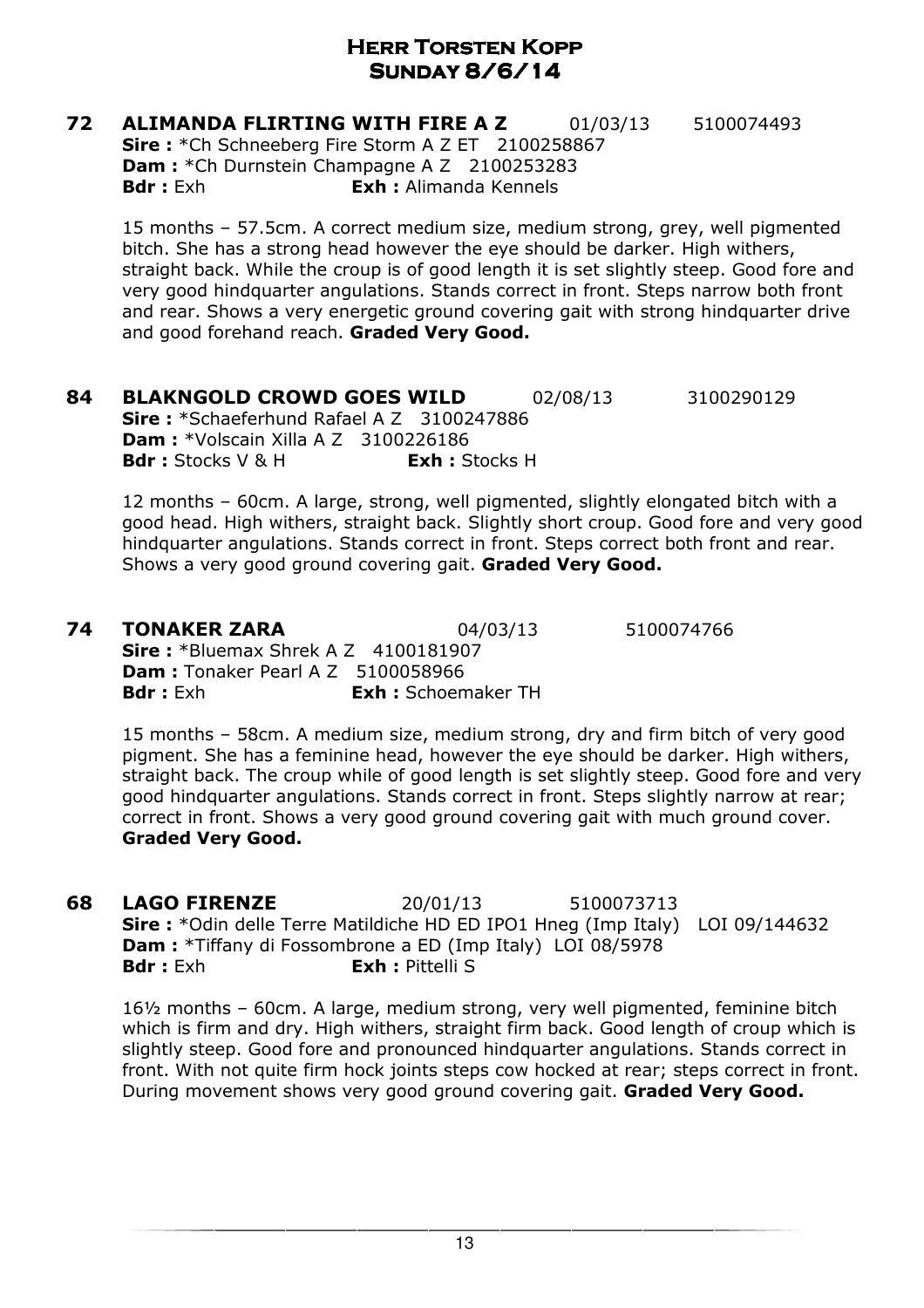**80 SCHAEFERHUND BALLEENA** 22/04/13 3100287963 Sire : \*Yester vom Feuermelder a ED (Imp Gmy) SZ2255308 Dam : \*Ryzack Alexa A Z 3100212649 **Bdr**: Exh **Exh:** Bohdal Mrs I

13½ months – 60cm. A large, strong, slightly elongated bitch of good pigmentation who posseses an expressive head. Very good topline. Good fore and very good hindquarter angulations. Stands correct in front, the pasterns should be a little firmer. Steps narrow at rear and slightly wide in front. During movement shows a very good ground covering gait. Graded Very Good.

**67 STOBAR ROSETTA A Z** 14/01/13 3100282884 Sire : \*Ch Sirio v Rauhtal a ED (Imp Gmy) SZ 2216714 **Dam: \*Stobar Hexana A Z 3100240630 Bdr**: Exh : **Exh** : Auwema B & Mrs C

16½ months – 60cm. A large, of still good medium strength, well pigmented bitch who is slightly elongated in her proportions. Good head. High withers, straight back. Slightly short croup. Good fore and very good hindquarter angulations. Stands correct in front. Steps narrow at rear with slightly loose elbows. Shows a good ground covering gait with good hindquarter drive; the forehand reach however should be a little freer. Graded Very Good.

**70 RHOSYN DANGEROUS AFFAIR A Z** 16/02/13 5100073936 Sire : \*Esko ad Haus Zygadto a ED SchHll (Imp Gmy) SZ 2232859 Dam: \*Rhosyn Aussie Affair A Z 5100048499 **Bdr**: Exh **Exh:** Collins SJ & Mrs C

15½ months – 59cm. An above medium size, medium strong bitch of good pigment which is firm and dry. Good head. High withers, straight back. Slightly short croup. Good fore and very good hindquarter angulations. Stands slightly wide in front. Slightly disturbing is the white markings on the chest and also the feet. Steps correct both front and rear. During movement shows very good ground covering gait with strong hindquarter drive; the forehand reach should be a little freer. Graded Very Good.

**76 LEBERHINE BABE** 19/03/13 5100074452 Sire : \*Focus vd Piste Trophe a ED SchHll IPO3 Hneg (Imp Gmy) SZ 2250502 Dam : \*Bruangie Octavia A Z 5100047071 **Bdr :** Exh **Exh :** Evans R & Mrs D/Garvican H

14½ months – 61cm. A very large bitch of good medium strength. Very well pigmented with a well formed head. Good withers, straight back. Slightly short croup. Good fore and very good hindquarter angulations. Stands correct in front. Steps slightly narrow at rear; correct in front. Shows very good ground covering gait however the withers should be carried slightly higher during movement. Graded Very Good.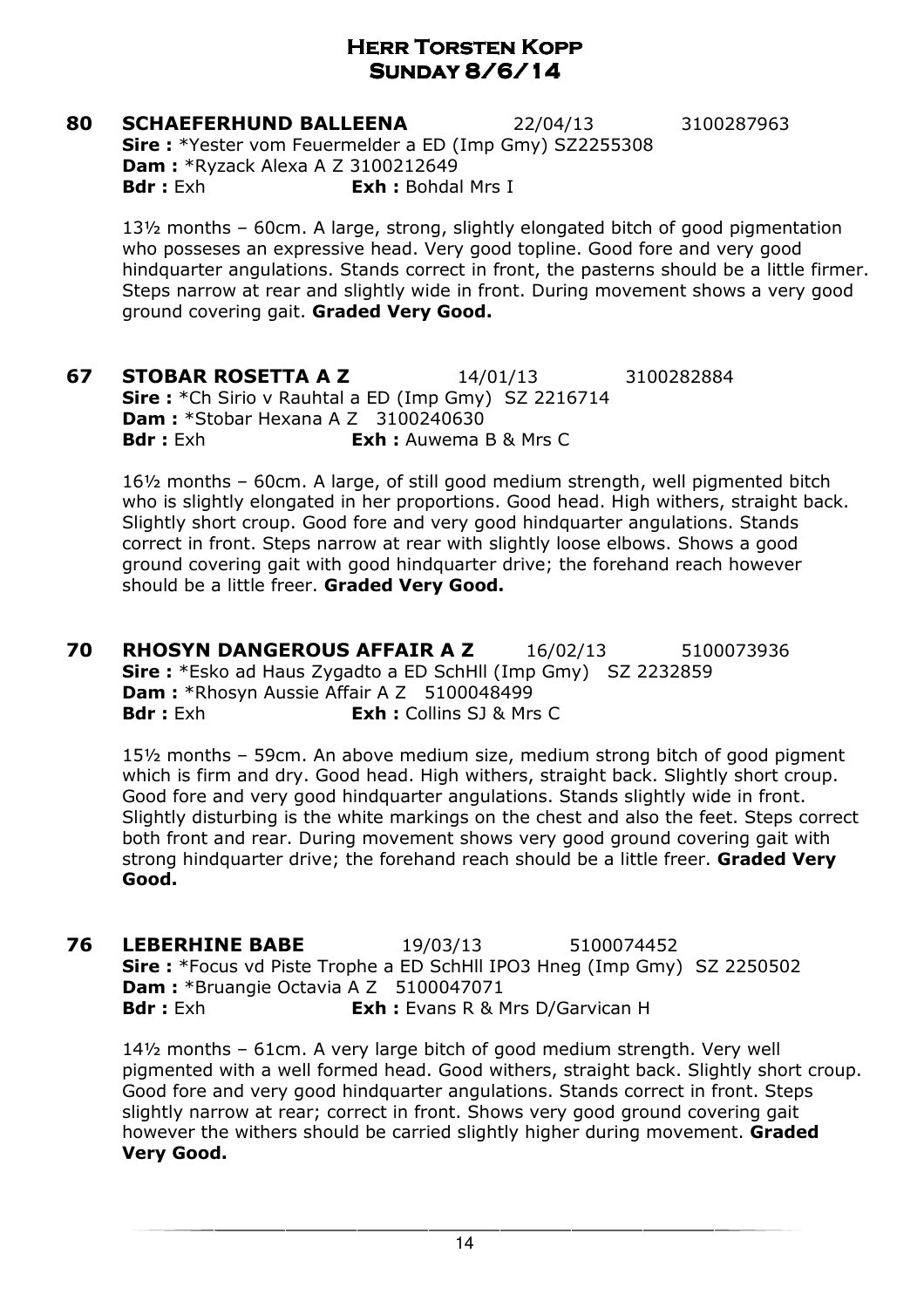**79 GRANDWEST QUEENIE** 18/04/13 6100082029 Sire : \*Ch Kwint v Juerikställ a ED Hneg (Imp Ndl) NHSB 2501936 **Dam :** \*Malisa v Finkenschlag a ED (Imp Gmy) SZ 2187743 **Bdr :** Willis DR & Mrs CM **Exh :** Cooke I & Mrs M

13½ months - 60cm. A large bitch of good medium strength and slightly elongated proportions. Very good pigment. Good head. Good withers, straight back. Slightly short and slightly flat croup. Good fore and very good hindquarter angulations. Stands correct in front. Steps correct at rear where the elbows are yet to achieve final firmness. Shows a very good ground covering gait with good hindquarter drive and forehand reach. Graded Very Good.

**82 SCHAEFERHUND BANJA** 22/04/13 3100287964 Sire : \*Yester vom Feuermelder a ED (Imp Gmy) SZ2255308 Dam : \*Ryzack Alexa A Z 3100212649 **Bdr**: Bohdal Mrs I **Exh:** Eaton Mrs J

13½ months - 59cm. An above medium size, strong, well pigmented, slightly elongated bitch with a strong head. Good withers, straight back. While the croup is of good length it is set slightly steep. Stands correct in front. Steps narrow at rear, elbows are yet to achieve final firmness. Shows very good ground covering gait, good length of stride. Graded Very Good.

83 SIEGERHEIMS PARIGI 28/04/13 5100075737 Sire : \*Esko ad Haus Zygadto a ED SchHll (Imp Gmy) SZ 2232859 Dam : \*Ambala Brandie A Z 2100345270 **Bdr :** Exh **Exh :** Flynn PR & Mrs KY

13½ months – 61cm. A large, medium strong, feminine bitch which is firm and dry and of good pigment. She has a well formed head. High, pronounced withers, straight back. Slightly short, slightly steep croup. Good fore and very good hindquarter angulations. Stands correct in front. Steps correct at rear with slightly loose elbows. Shows a good ground covering gait where the wither should be carried higher. Graded Very Good.

**81 ALIMANDA GOSSIP** 09/04/13 5100074992 Sire: \*Ch Schneeberg Fire Storm A Z ET 2100258867 Dam : \*Bruangie Something To Follow A Z 5100052776 **Bdr**: Exh **Exh:** Alimanda Kennels

14 months - 60cm. A large, medium strong bitch of good pigment. Good head where the eyes should be a little darker. High withers, straight back. Slightly short croup. Good fore and very good hindquarter angulations. Stands correct in front. Steps correct at rear, narrow in front. Shows a very good ground covering gait with good hindquarter drive and forehand reach. Graded Very Good.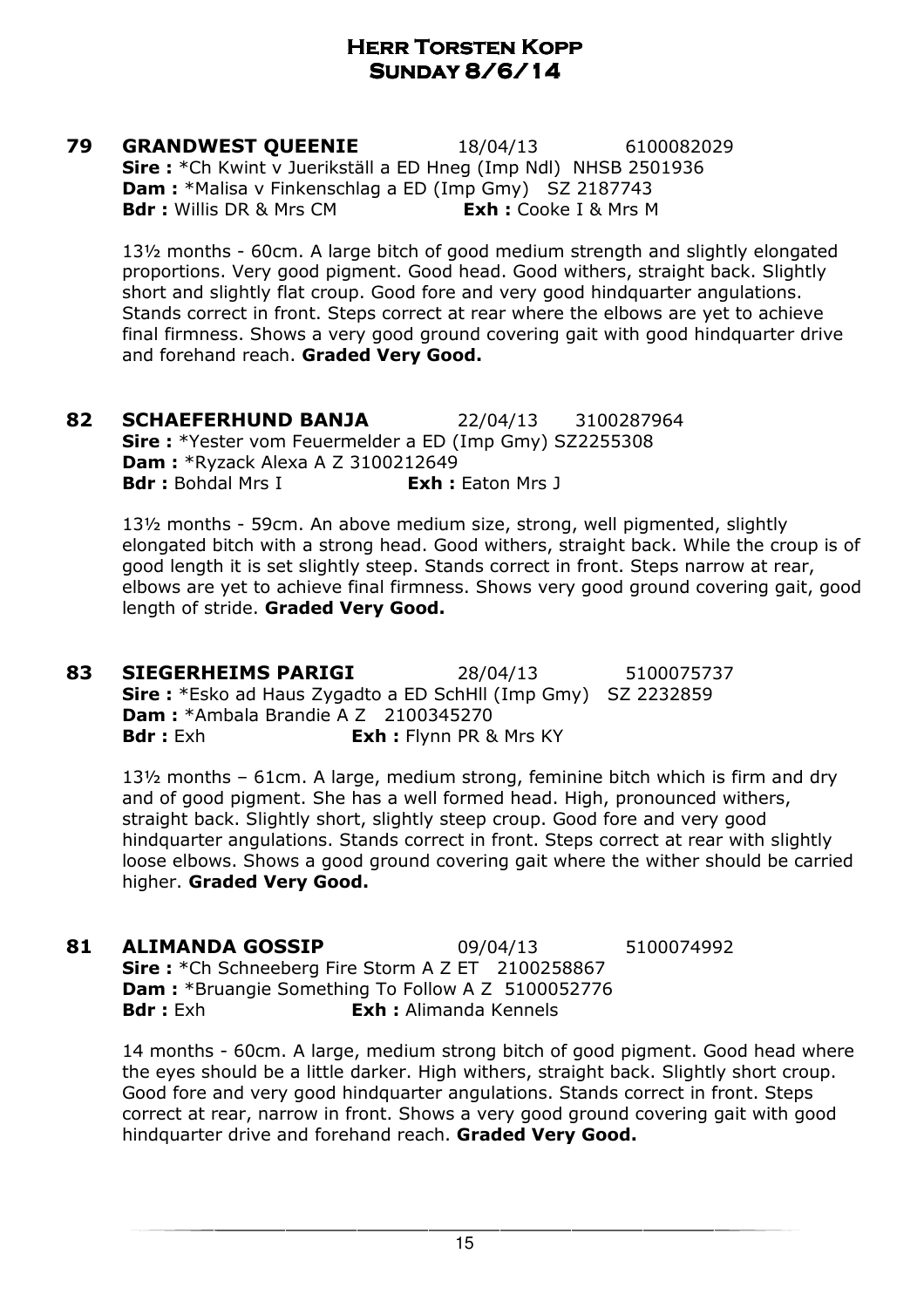**78 HINTERHAUS ANGELIQUE** 18/04/13 5100074586 Sire : \*Odin delle Terre Matildiche HD ED IPO1 Hneg (Imp Italy) LOI 09/144632 Dam: \*Hinterhaus Twisted Sister A Z 6100071340 **Bdr :** Hinterhaus Kennels **Exh :** Darkknight & Hinterhaus Kennels

13½ months - 60cm. A large, medium strong bitch of good pigment. Good head with slightly light eyes. High withers, straight back. Slightly short croup. Good fore and very good hindquarter angulations. The lower chest development should be more pronounced. Stands correct in front. Steps narrow at rear and the elbows are yet to achieve final firmness. Shows a good ground covering gait with good hindquarter drive; the forehand reach should be freer. Graded Very Good.

**66 VONKRAUSE HOT TO TROT A Z** 11/12/12 5100073724 Sire : \*Esko ad Haus Zygadto a ED SchHll (Imp Gmy) SZ 2232859 Dam : Vonkrause Green Day A Z 5100050895 **Bdr** : Hrvatin Ms C **Exh** : Loots R

17½ months – 59cm. An above medium size, medium strong bitch of good pigment. Strong head. High withers, straight back. Slightly short croup. Good fore and very good hindquarter angulations. Stands correct in front. Steps narrow at rear. The bitch presents much more harmony in stance than in movement. She shows good hindquarter drive however the forehand reach should be freer. Graded Very Good.

**73 ALIMANDA FLAMING GLORY** 01/03/13 5100074494 Sire: \*Ch Schneeberg Fire Storm A Z ET 2100258867 Dam : \* Ch Durnstein Champagne A Z 2100253283 Bdr : Alimanda Kennels **Exh : Hodgkinson L** 

15 months – 58cm. An above medium size, medium strong, well pigmented bitch with a good head; the eyes however should be darker. High withers, straight back. Pronounced steep croup. Good fore and very good hindquarter angulations. Stands correct in front. Steps slightly narrow at rear with slightly loose elbows. Shows very good ground covering gait with strong hindquarter drive however the forehand reach should be freer. Graded Very Good.

| $1 \dots 77$ 2 $\dots 72$ 3 $\dots 84$ 4 $\dots 74$ 5 $\dots 68$ |  |  |
|------------------------------------------------------------------|--|--|
| 6 80 7 67 8 70 9 76 10 79                                        |  |  |
| $1182$ $1283$ $1381$ $1478$ $1566$                               |  |  |
| 1673 17 18 19 20                                                 |  |  |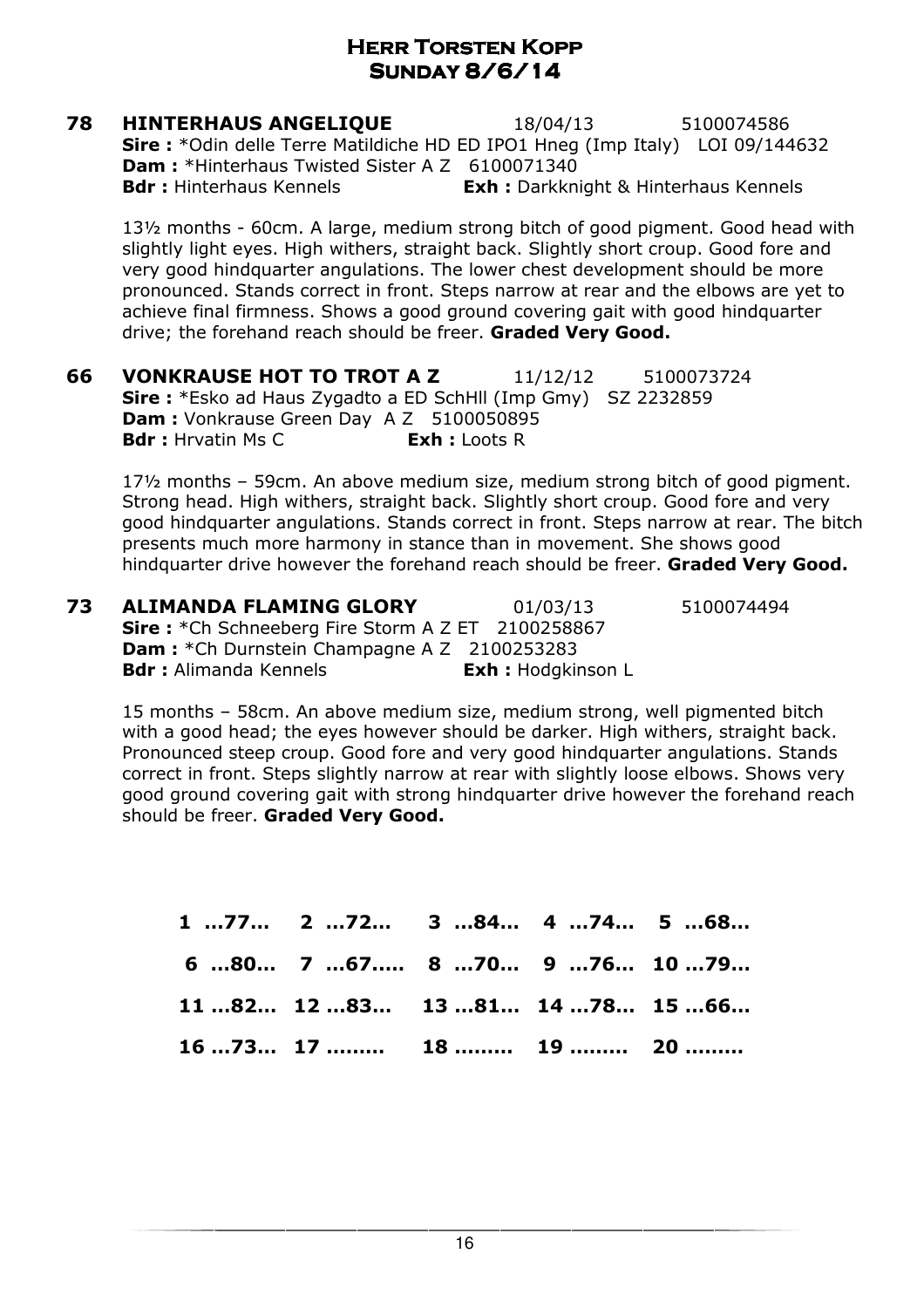### Stock Coat Intermediate Bitch

90 KINBAR ANGEL ABBI A Z 05/07/12 3100275128 Sire : \*Vegas v Dongmiran a ED SchHl Hneg (Imp Ndl) NHSB 2699755 Dam : Schaeferhund Fanta A Z 3100203816 **Bdr** : Exh : Exh : Kinsman S

23 months – 57cm. An absolute medium size, medium strong bitch who stands in very good proportions. She has very good pigmentation and an expressive head. High withers, straight back. Slightly short croup. Good fore and very good hindquarter angulations. Stands correct in front. Shows correct sequence of steps and a very good flowing, ground covering movement. Graded Very Good.

89 VOLSCAIN AKIRA A Z 01/07/12 3100275847 Sire: \*Ch Schneeberg Fire Storm A Z ET 2100258867 Dam : \*Molle vd Werther-Mühle a ED (Imp Gmy) SZ 2142864 **Bdr :** Volscain Kennels **Exh :** Anderson Ms C

23½ months – 60cm. A large, medium strong bitch of overall harmonious construction and of good pigmentation. Good head, the eyes however could be a little darker. Good topline. Good fore and very good hindquarter angulations. Stands correct in front. Correct sequence of steps. During movement shows very good far reaching gait. Graded Very Good.

**86 SCHONFEUER HOT DESIRE A Z 27/02/12 2100356843** Sire: \*Ch Schneeberg Fire Storm A Z ET 2100258867 Dam : Sunhaze Melting Moments A Z 2100318397 Bdr : Exh **Exh :** Mills T & A

2 years 3½ months – 60cm. A large, very well pigmented bitch of good medium strength with an expressive head. Good withers, straight back. Slightly short croup. Good fore and very good hindquarter angulations. Stands correct in front. Steps correct at rear with loose elbows. Shows good ground covering gait with powerful hindquarter drive and forequarter reach. Graded Very Good.

**92 SCHAEFERHUND XEENA A Z** 02/08/12 3100276041 Sire : \*Toby vd Plassenburg a ED SchHlll Hneg (Imp Gmy) SZ 2246259 Dam : \*Ryzack Alexa A Z 3100212649 **Bdr**: Exh **Exh:** Bohdal Mrs I

23 months – 60cm. A large, strong bitch of pronounced elongation. She is substantial and is of good pigmentation with a very strong head. Good top and underline. Good fore and very good hindquarter angulations. Stands correct in front; the pasterns should be firmer. Steps cow hocked at rear and elbows are slightly loose. Shows very good ground covering movement. Graded Very Good.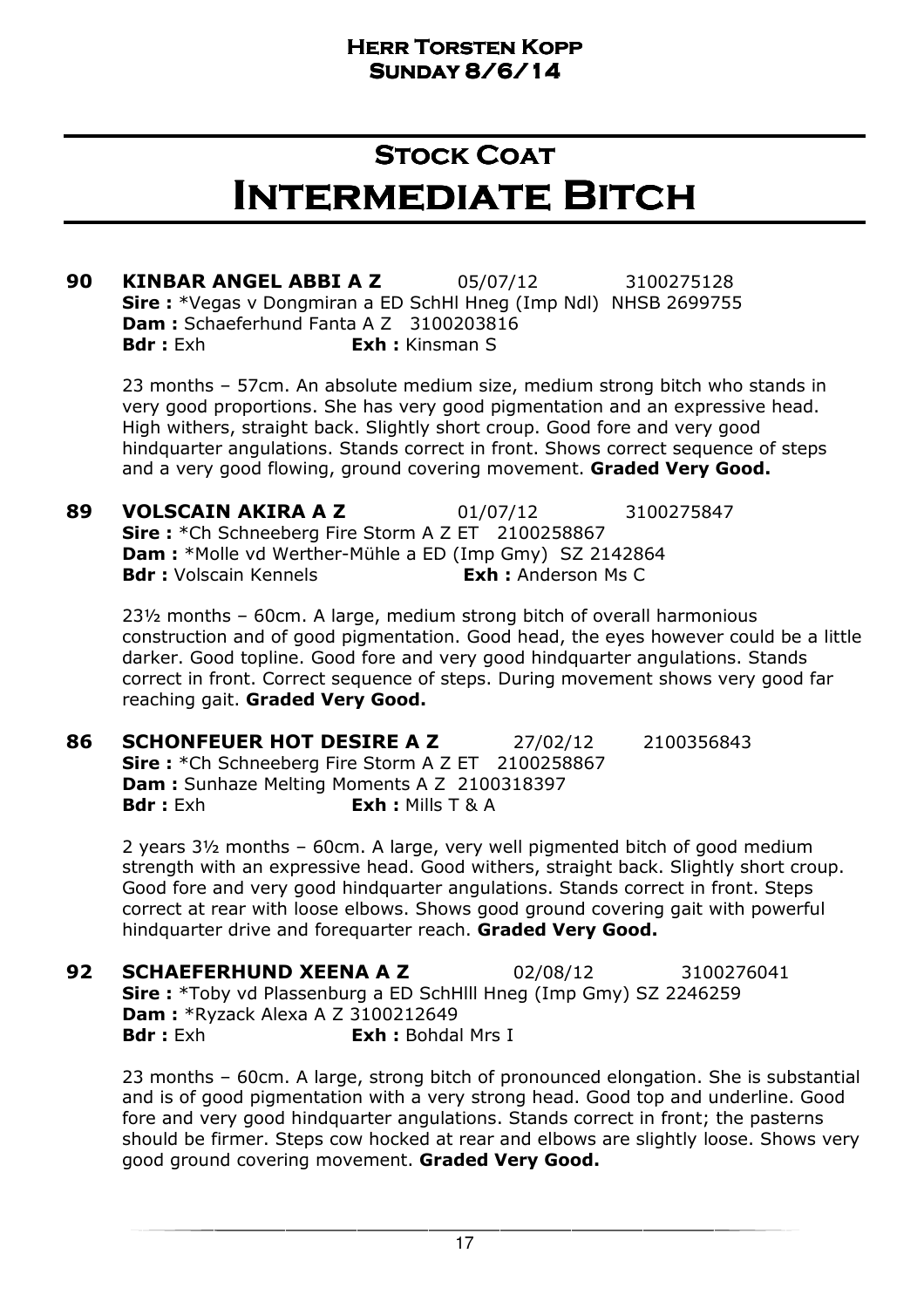**91 \*RHOSYN YANKEE LACE A Z** 07/07/12 5100070693 Sire : \*Esko ad Haus Zygadto a ED SchHll (Imp Gmy) SZ 2232859 Dam : \*Rhosyn Denim N Lace A Z 5100050866 **Bdr**: Exh **Exh:** Collins SJ & Mrs C

23 months – 60cm. A large, medium strong bitch of good pigmentation with a well formed head. High withers, straight and firm back. Slightly short croup. Good fore and very good hindquarter angulations. Stands correct in front. Shows correct sequence of steps and very good ground covering movement. Graded Very Good.

**173 SHEPHERDHILL VENUS** 20/10/12 5100072327 Sire: \*Ch Schneeberg Fire Storm A Z ET 2100258867 Dam : \*Shepherdhill Jaimmie A Z 5100050056 **Bdr :** Shepherdhill Kennels **Exh :** Smith Mrs R

19½ months - 62cm. A very large, medium strong, harmoniously constructed bitch of good pigmentation. She has a well formed head with light eyes. Very good topline. Good fore with pronounced hindquarter angulations. Stands correct in front. Steps narrow at rear and slightly wide in front. Shows a very good ground covering and far reaching gait. Graded Very Good.

**99 TAURORN REMEMBER ME** 19/11/12 5100072547 Sire : \*Esko ad Haus Zygadto a ED SchHll (Imp Gmy) SZ 2232859 **Dam: \*Taurorn Niabi A Z 5100045059 Bdr :** Wellman Ms G **Exh : Lawrence B & Mrs S** 

18½ months – 62cm. A very large, strong and substantial bitch of good pigmentation with a very expressive strong head. High withers, straight back. The croup is of good length but is set steep. Good fore and very good hindquarter angulations. Stands correct in front. Steps slightly narrow at rear with loose elbows. Shows a good ground covering gait. Graded Very Good.

**96 SCHAEFERHUND ZOLLIE A Z** 20/10/12 3100279032 Sire : \*Yester vom Feuermelder a ED (Imp Gmy) SZ2255308 Dam : \*Schaeferhund Eldana A Z 3100194547 **Bdr** : Exh **Exh :** Bohdal Mrs I

19½ months – 59cm. An above medium size, medium strong bitch with good pigmentation and a strong expressive head. Good topline. Good fore and very good hindquarter angulations. Stands correct in front. Steps with pronounced cow hock at rear, correct in front. She shows a very good ground covering and far reaching gait. Graded Very Good.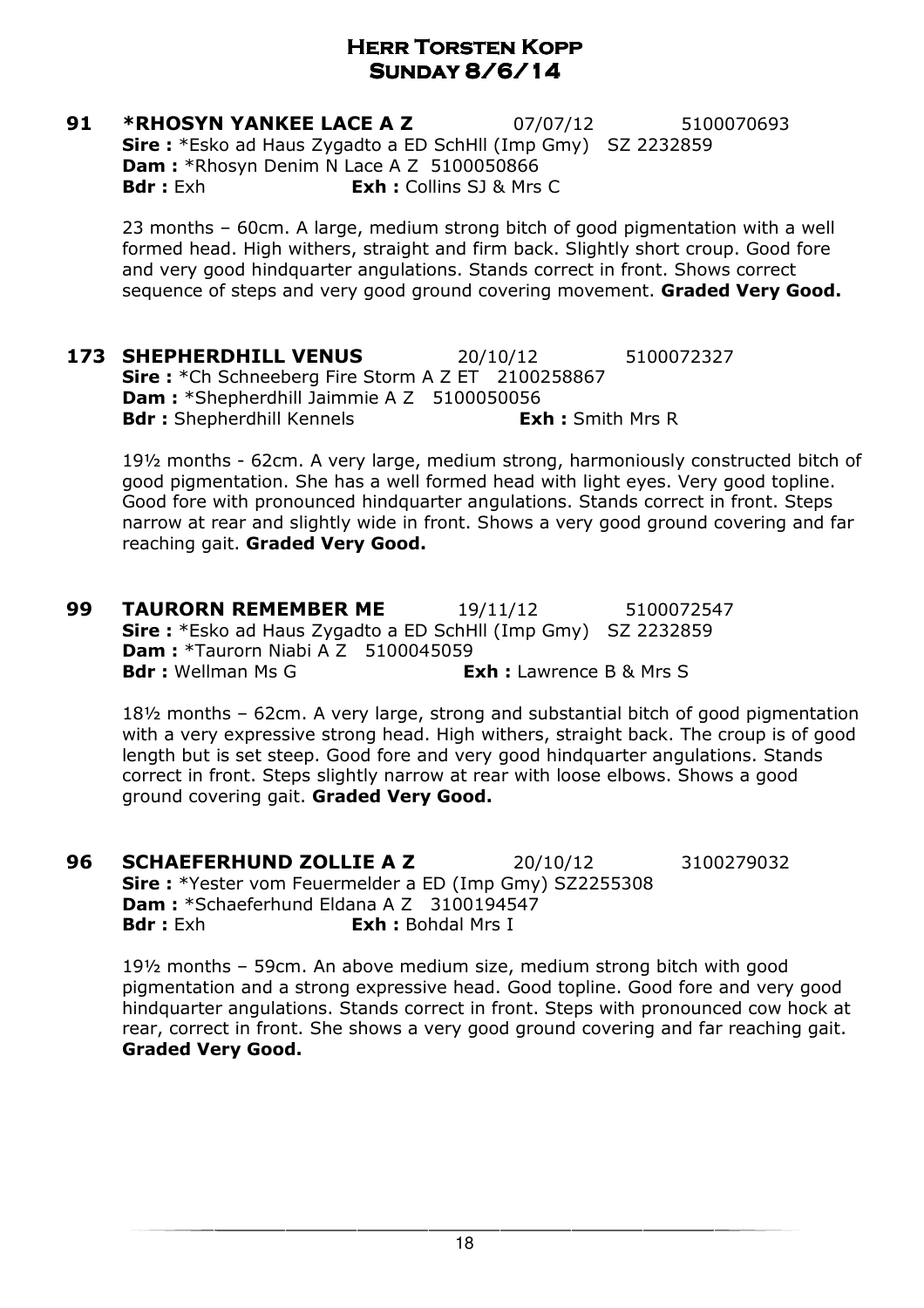**93 \*SCHAEFERHUND XITTA A Z** 02/08/12 3100276042 Sire : \*Toby vd Plassenburg a ED SchHlll Hneg (Imp Gmy) SZ 2246259 **Dam: \*Ryzack Alexa A Z 3100212649 Bdr**: Bohdal Mrs I **Exh:** Owen Ms B

23 months – 60cm. A large strong and substantial bitch of very good pigmentation and overall harmonious construction. She has a strong and expressive head. High withers, straight back. Slightly short croup. Good fore and very good hindquarter angulations. Stands correct in front. Steps correct at rear where the elbows are yet to achieve final firmness. During movement displays a very good expansive ground covering gait with strong hindquarter drive, the forehand reach however should still be a little freer. Graded Very Good.

88 \*VONDOUSSA X MARKS THE SPOT A Z 30/06/12 5100070647 Sire : \*Esko ad Haus Zygadto a ED SchHll (Imp Gmy) SZ 2232859 Dam : \*Grundelhardt Tainted Love A Z HT 5100057322 Bdr : Exh **Exh : Vondoussa Kennels** 

23½ months – 60cm. A large, strong and substantial, slightly elongated bitch of good pigmentation with a strong head. Good withers, straight back. Slightly short croup. Good fore and very good hindquarter angulations. Stands correct in front. Steps correct at rear with slightly loose elbows. During movement shows a fleeting gait with good hindquarter drive; the forehand reach however should be freer. Graded Very Good.

**98 BODECKA ZENSATION A Z** 16/11/12 3100280431 Sire : \*Ch Sirio vom Rauhtal a ED (Imp Gmy) SZ2216714 **Dam :** \*Ch Lashadas Xquisite A Z 6100044002 **Bdr**: Exh **Exh:** Joseph Mrs J

18½ months – 60cm. A large, strong bitch of good pigmentation. She has a strong head where the markings on both the skull and foreface should be more defined. High withers, straight back. The long croup is very steep. Good fore and very good hindquarter angulations. Stands correct in front. Steps correct at rear where the elbows are yet to achieve final firmness. Shows a good ground covering gait with good length of stride. Graded Very Good.

**101 TAURORN ROXANNE A Z** 19/11/12 5100072550 Sire : \*Esko ad Haus Zygadto a ED SchHll (Imp Gmy) SZ 2232859 **Dam: \*Taurorn Niabi A Z 5100045059 Bdr** : Wellman Ms G **Exh** : Haysman R & Mrs J

18½ months – 61cm. A very large, strong, substantial, very well pigmented bitch with a strong head. High withers, straight back. Slightly short, slightly steep croup. Good fore and very good hindquarter angulations. Stands correct in front. Steps slightly narrow both front and rear. During movement she shows good hindquarter drive however the forehand reach should be freer and the wither should be carried higher. Graded Very Good.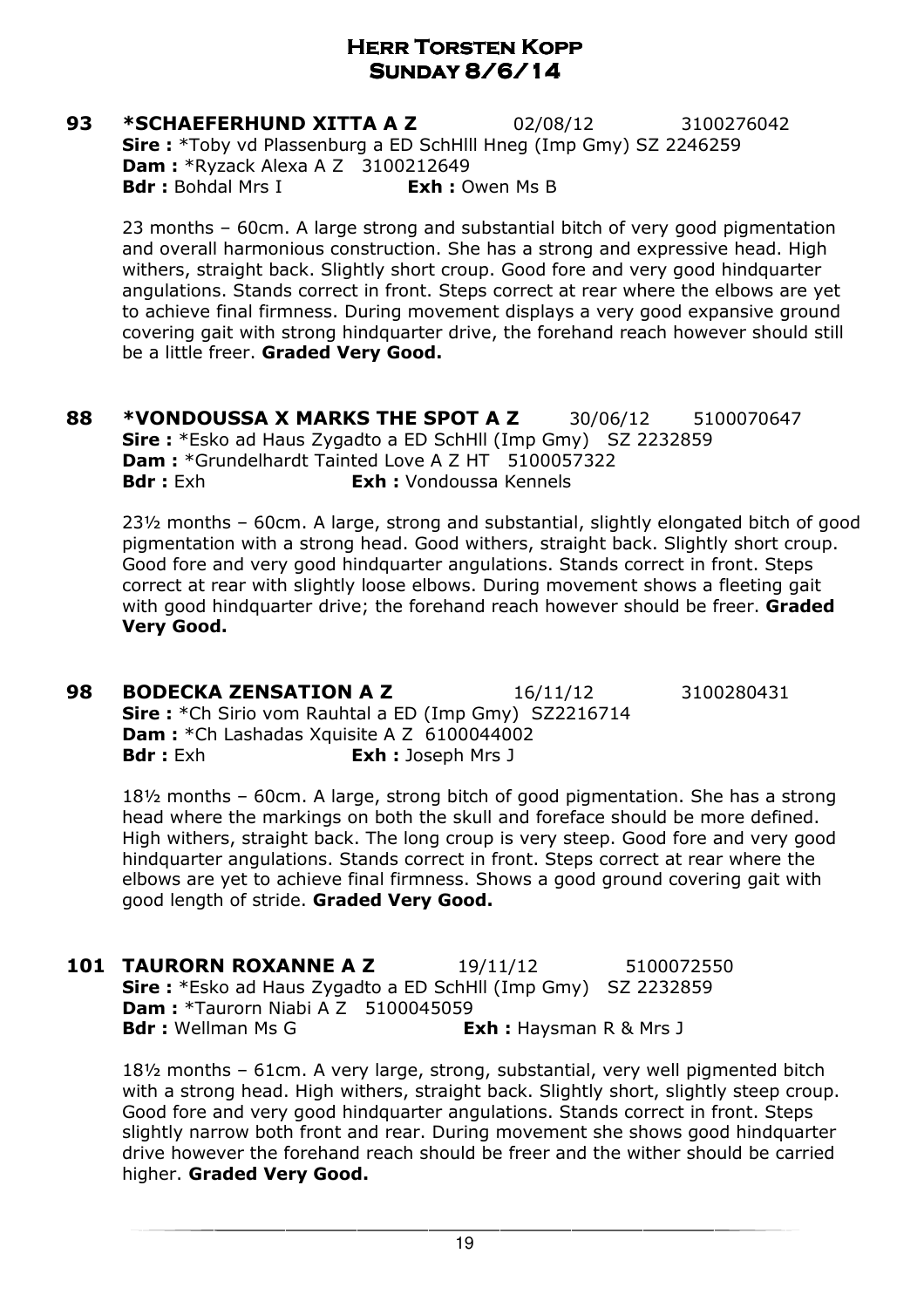102 KEEDARA OATS AH LA LAYLA A Z 28/11/12 5100073454 Sire : \*Esko ad Haus Zygadto a ED SchHll (Imp Gmy) SZ 2232859 Dam: \*Ch Darkknight Ysadore A Z 5100053579 **Bdr :** Mayne Ms B & Phillis J **Exh :** Arkahla Kennels

18 months – 60cm. A large, medium strong bitch with very good pigmentation. Strong head where the eyes should be a little darker. High withers, straight back. Slightly short croup. Good fore and very good hindquarter angulations. Stands correct in front. Correct sequence of steps. During movement she shows a good ground covering gait with good length of stride. Graded Very Good.

87 **\*ASTERHUND NADYA A Z** 24/06/12 5100070290 Sire: \*Ch Aimsway Rolling Stone A Z 2100270654 Dam : Asterhund Illusion A Z 5100055055 Bdr : van Groen CM & Mrs GP Fach : Kearney P

23½ months – 59cm. An above medium size, medium strong, well pigmented bitch with a very good head. High withers, straight back. Slightly short and steep croup. Good forequarter where the upper arm is steep. Very good hinquarter angulation. Stands correct in front. Steps correct at rear where the elbows are yet to achieve final firmness. Shows a good ground covering gait with good hindquarter drive, the forehand reach should be freer. The bitch is presented today not in best coat condition. Graded Very Good.

**100 TAURORN RUMOR HAS IT** 19/11/12 5100072548 Sire : \*Esko ad Haus Zygadto a ED SchHll (Imp Gmy) SZ 2232859 **Dam :** \*Taurorn Niabi A Z 5100045059<br>**Bdr :** Exh **Exh :** Wellman Exh : Wellman Ms G

18½ months – 59cm. An above medium size, medium strong, well pigmented, dry and firm bitch with a good head. High withers, straight back. The croup is slightly steep. Good fore and very good hindquarter angulations. Stands correct in front. Steps cow hocked at rear; the elbows are yet to achieve final firmness. Shows a good ground covering gait however it should be overall more expansive. Graded Very Good.

1 …90… 2 …89… 3 …86… 4 …92… 5 …91… 6 …173… 7 …99… 8 …96… 9 …93… 10 …88… 11 …98… 12 …101… 13 …102… 14 …87… 15 …100… 16 ……… 17………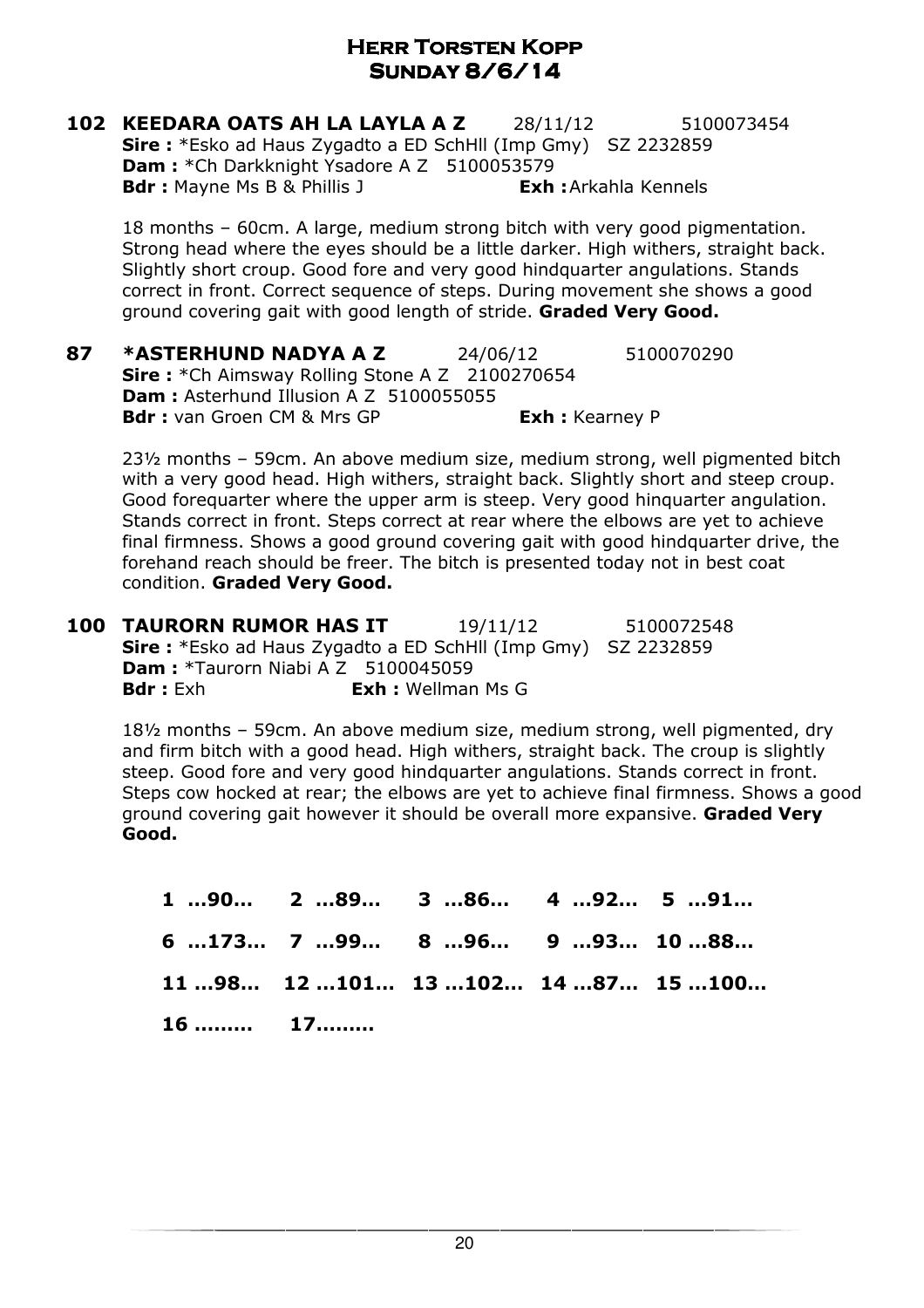## **STOCK COAT OPEN BITCH**

### 113 \*CH BRONACRE DARK DIAMOND A Z ET 13/01/11 3100250573

Sire: \*Ch Orrinshir Elton John A Z ET 3100161863 Dam : \*Bronacre Imogen A Z 3100203888 **Bdr :** Exh **Exh :** Bronacre Kennels

.

3 years 5 months – 58 cm. A bitch of absolute medium size, medium strong, dry and firm. She is very harmoniously constructed and is very well pigmented. A very expressive bitch with a very expressive head and very good masking. High withers, straight and firm back. While the croup is of good length it is set slightly steep. Good fore and very good hindquarter angulations. Stands correct in front. Shows correct sequence of steps. In movement she shows a very energetic, free flowing and far reaching gait. Graded Excellent.

**109 \*CH JAYSHELL WINONA A Z** 11/01/10 3100233082 Sire: \*Ch Orrinshir Elton John A Z ET 3100161863 Dam : \*Blakngold Honey Jumble A Z 3100149941 **Bdr** : Exh **Exh : McDermott P & Mrs N** 

4 years 5 months – 57cm. A bitch of absolute medium size. She is medium strong, dry and firm and has good pigmentation and a strong head. High wither, straight back. Slightly steep croup. Good fore and very good hindquarter angulations. Stands correct in front. Steps narrow both front and rear. Shows a fleeting and far reaching movement. Graded Excellent.

**103 \*ASTERHUND EVANGELINA A Z** 06/05/07 5100044976 Sire : \*Ch Uras v Trafalga a Z Hneg (Imp Gmy) SZ 2116134 **Dam :** \*Tonaker Bianca Bell A Z 5100035641<br>**Bdr :** Exh **Exh :** van Groen CM **Exh : van Groen CM & Mrs GP** 

7 years 1 month - 60 cm. A large, strong bitch of pronounced elongation. Medium strong with good pigmentation and an expressive head. High wither, straight back. While the croup is of good length it is set slightly steep. Good fore and hindquarter angulations. Stands correct in front. Correct sequence of steps. Shows a far reaching ground covering gait. Graded Excellent.

123 \*BABENBERG JASMINA A Z 06/04/12 5100069280 Sire : \*Esko ad Haus Zygadto a ED SchHll (Imp Gmy) SZ 2232859 **Dam :** \*Charon v Overledingerland a ED SchHl (Imp Gmy) SZ 2229718 Bdr : Exh : Exh : Babenberg Kennels

2 years 2 months - 60cm. A large, medium strong, slightly elongated bitch. She is very well pigmented bitch and has an expresive head. Good withers, straight back. Slightly steep croup. Good fore and very good hindquarter angulations. Stands correct in front. Steps correct at rear with slightly loose elbows. Shows a very good far reaching, ground covering and energetic gait. Graded Excellent.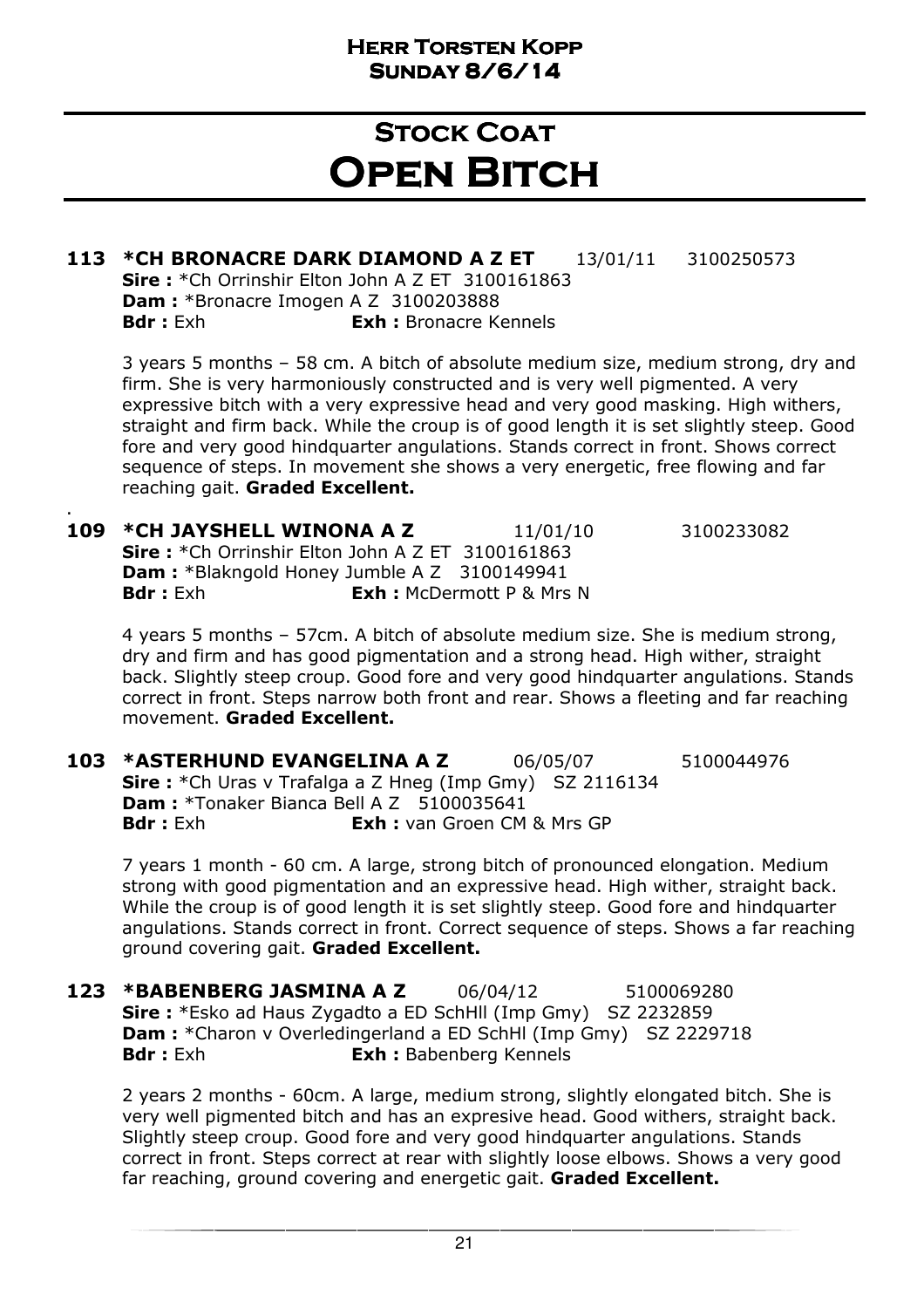124 \*BABENBERG JACI A Z 06/04/12 5100069282 Sire : \*Esko ad Haus Zygadto a ED SchHll (Imp Gmy) SZ 2232859 **Dam :** \*Charon v Overledingerland a ED SchHl (Imp Gmy) SZ 2229718 **Bdr :** Babenberg Kennels **Exh :** Flynn PR & Mrs KY

2 years 2 months - 60 cm. A large, medium strong, dry and firm bitch with a strong head. The eyes however should be a little darker. High withers, straight back. Good length and lay of the croup. Good fore and very good hindquarter angulations. Stands correct in front. Steps correct at rear with slightly loose elbows. Shows a very good ground covering and far reaching gait. Graded Excellent.

117 \*WILLMAURS OXLEY OLIVE OIL A Z 04/12/11 3100264761 Sire: \*Ch Britstar New Age Guy A Z 3100219372 Dam : \*Willmaurs East End Effie A Z 3100244780 **Bdr**: Exh **Exh:** Goodwin W & Mrs M

2 years 6 months - 58cm. A medium size, medium strong, very well pigmented bitch of slightly long proportions. Overall an expressive bitch with a strong head. Good withers, straight back. While the croup is of good length it is set slightly steep. Good fore and very good hindquarter angulations. Stands correct in front ; the pasterns should be a little firmer. Correct sequence of steps. Shows a fleeting, far reaching ground covering gait. Graded Excellent.

**116 \*TAURORN QUARALLIA A Z** 25/11/11 5100066623 Sire : \* Ch Britstar New Age Guy A Z 3100219372 **Dam: \*Taurorn Niabi A Z 5100045059** Bdr : Exh **Exh :** Wellman Ms G

2½ years - 58 cm. A medium size, medium strong, well pigmented bitch with an expressive head. High wither, straight back. Slightly short croup. Correrct angulations of both the fore and hindquarter. Stands corrrect in front; the pasterns should be a little firmer. Steps correct at rear where the elbows are yet to achieve final firmness. Shows a very good ground covering gait with good length of stride. Graded Excellent.

**108 \*WILLMAURS MAYFAIR MILLIE A Z** 24/09/09 3100222669 Sire: \*Ch Lashadas Ace of Hearts A Z 6100048546 Dam : \*Willmaurs East End Effie A Z 3100244780 **Bdr**: Exh **Exh:** Goodwin W & Mrs M

4 years 8 months – 59cm. An above medium size, medium strong, harmoniously constructed bitch of very good type. Strong head. Good withers, straight back. Slightly short croup. Good fore and very good hindquarter angulations. Stands correct in front. Correct sequence of steps. Shows a very good ground covering gait where at times the withers should be carried slightly higher. Graded Excellent.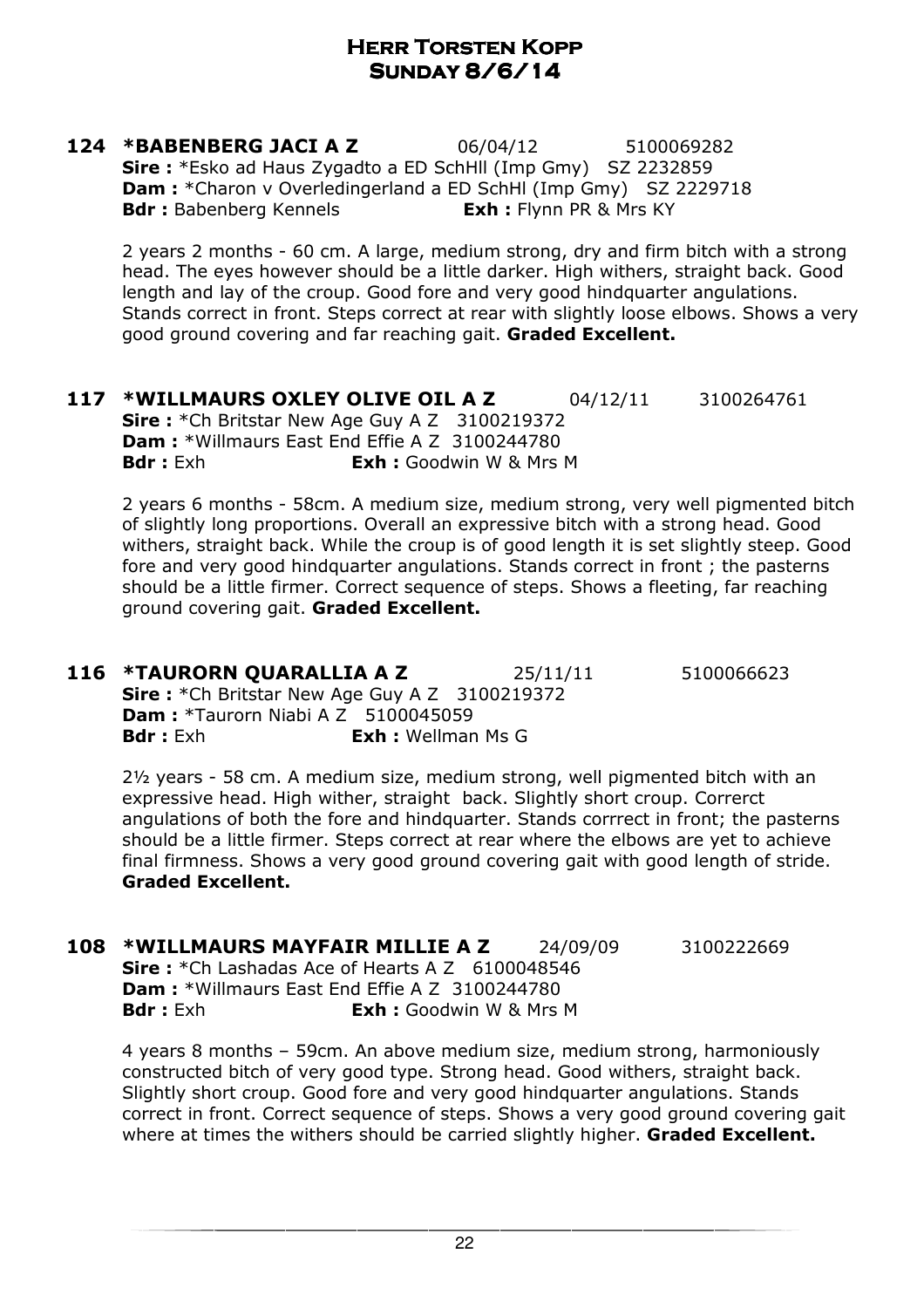#### 114 \*ALLTITANS CLEOPATRA A Z 25/08/11 5100065753 Sire: \*Ch Kardin Kruger A Z 3100179267 **Dam: \*Rhosyn El Of A Tart A Z 5100051067 Bdr**: Exh **Exh:** Hansen Mrs T

2 years 9 months - 60 cms. A large, medium strong bitch that is dry and firm and of good pigmentation. Well formed head. High wither, straight back. Slightly short croup. Good fore and very good hindquarter angulations. Stands correct in front. Steps correct at rear with slightly loose elbows. Shows a very good ground covering gait with good length of stride. Graded Excellent.

119 **\*KUIRAU AURORA A Z** 02/02/12 2100355606 Sire : \*Ch Jimmy v Baruther Land a ED SchHill Hneg (Imp Gmy) SZ 2191501 Dam : \*Kuirau Oceania A Z 2100218137 **Bdr**: Murray PG, Mrs DM & LJ **Exh:** Eaton Mrs J

2 years 4 months – 60cm. A large, medium strong bitch of good pigment with good head. High withers, straight back. Good length and lay of croup. Good fore and very good hindquarter angulations. Stands correct in front; the pasterms should be firmer. Both the hock and elbow joints should be much firmer. Shows a very good ground covering gait with good length of stride. Graded Excellent.

105 \*SAN RANCHO FIZZ WIZZ A Z 20/10/08 5100051600 Sire : \*Ch As du Domaine du Val d'Aulnoy HD ED (Imp Fr) LOF 582753/34822 Dam : \*San Rancho Aurora A Z 5100032840 **Bdr :** Exh : San Rancho Kennels

5 years 7 months – 61cm. A very large, strong bitch with good pigmentation and slightly long proportions. Strong head. High withers, straight back. Slightly short and slightly steep croup. Good fore and very good hindquarter angulations. Stands correct in front. Steps cow hocked at rear with loose elbows. Shows an energetic, far reaching ground covering gait. Graded Excellent.

115 \*REGALSHEP GOOD GOLLY MISS MOLLY A Z 04/10/11 5100066404 Sire: \*Ch Taurorn Jazzman A Z CDX AD JD 5100016638 Dam : \*Keedara Hot Summer Night A Z 5100048097 **Bdr** : Exh **Exh : Pilgrim Ms S & Mayne Ms D** 

2 years 8 months – 59cm. A large, medium strong, dry and firm, well pigmented bitch with an expressive head. Good wither, straight back. Short croup. Good fore and very good hindquarter angulations. Stands correct in front. Steps correct at rear, the elbows are slightly loose. Shows a good ground covering gait with good length of stride. Graded Excellent.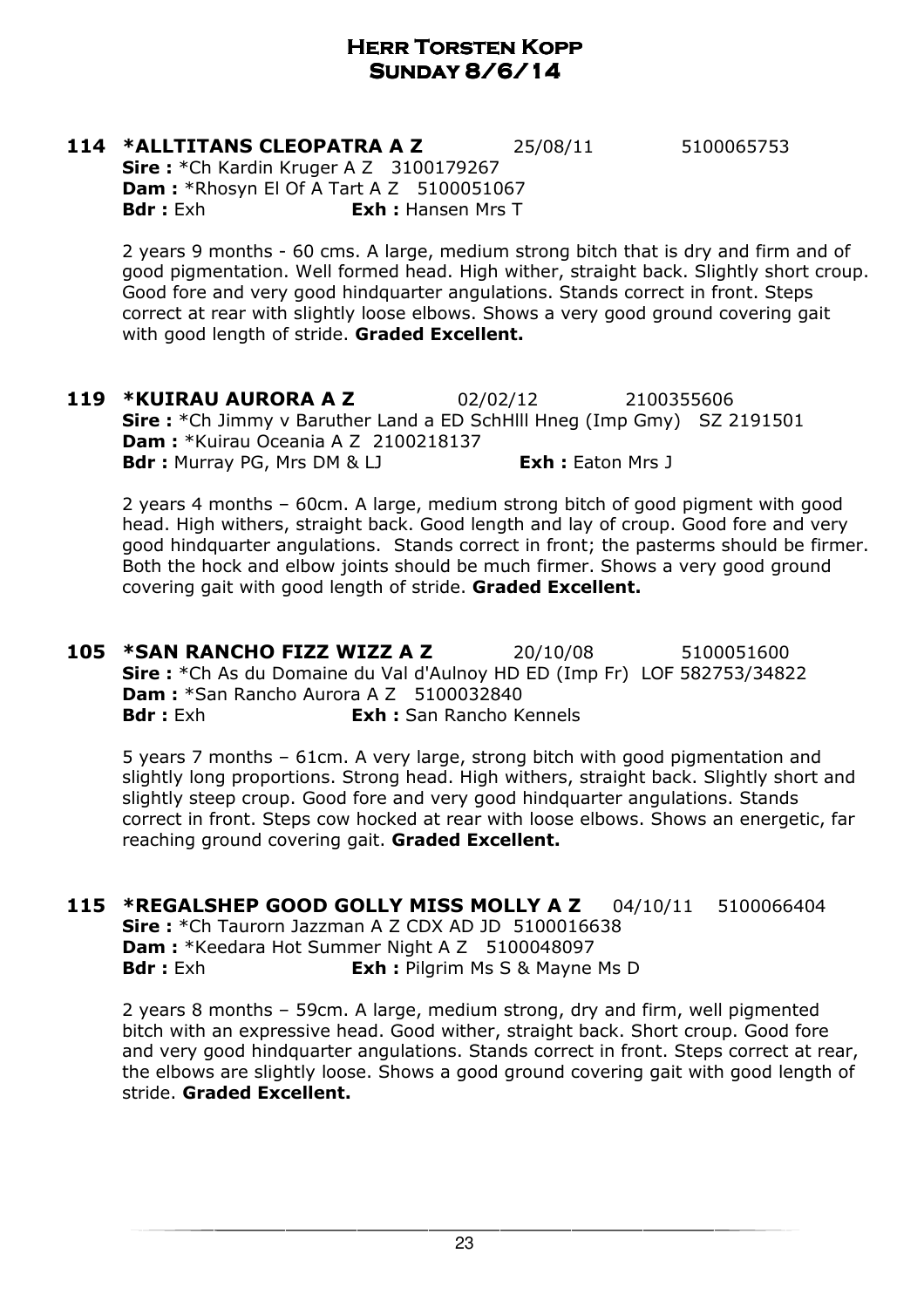#### **107 \*CH DARKKNIGHT YSADORE A Z** 07/03/09 5100053979 Sire: \*Ch Kardin Kruger A Z 3100179267 Dam : \*Takimbre Our Fame A Z 3100112073 **Bdr :** Darkknight Kennels **Exh :** Mayne Ms B & Phillis J

5 years 3 months – Double P1 upper left, broken, twisted. 59cm. An above medium size, medium strong, dry and firm bitch with good pigmentation and an expressive head. High wither, straight back. Slightly short croup. Good fore and very good hindquarter angulations. Stands correct in front. Steps correct at rear narrow in front. Shows an energetic, far reaching movement. **Graded Excellent.** 

**126 \*REGALSHEP HEAVEN SENT A Z** 20/05/12 5100070221 Sire : \*Esko ad Haus Zygadto a ED SchHll (Imp Gmy) SZ 2232859 Dam : \*Regalshep Princess Fiona A Z 5100030934 **Bdr**: Exh **Exh:** Mayne Ms D

2 years - 60cm. A large, medium strong, well pigmented bitch with a good head. High withers, straight back. Short croup. Good fore and very good hindquarter angulations. Stands correct in front. Steps correct at rear with slightly loose elbows. Shows a good ground covering gait with good length of stride. Graded Excellent.

**125 \*BEYCHIEF STORM DANCER A Z** 05/05/12 2000694090 Sire: \*Ch Vladimir Envy This A Z 2100297939 Dam : \*Vonpeta Dipstick A Z 5100039085 **Bdr**: Anderson A & Mrs C **Exh:** Pike Ms JE & Damarell PN

2 years 1 months – 61cm. A very large, strong, substantial, well pigmented bitch with strong head. High withers, straight back. Slightly short croup. Good fore and very good hindquarter angulations. Stands correct in front. Steps slightly narrow at rear; correct in front. Shows a good ground covering gait where the forehand reach should be freer. Graded Excellent.

104 \*CH JAYSHELL RIPLEY A Z 30/05/08 3100204013 Sire: \*Ch Iturna Noble Knight A Z 3100161650 **Dam: \***Orrinshir Xcel A Z 3100092728 **Bdr**: McDermott P & Mrs N Exh: Taylor Mrs SJ

6 years - 60 cm. A large, medium strong,well pigmented, dry and firm bitch with a good head. High withers, straight back. Slightly short croup. Good fore and very good hindquarter angulations. Stands correct in front. Correct sequence of steps. Shows a good ground covering gait with very good length of stride. Graded Excellent.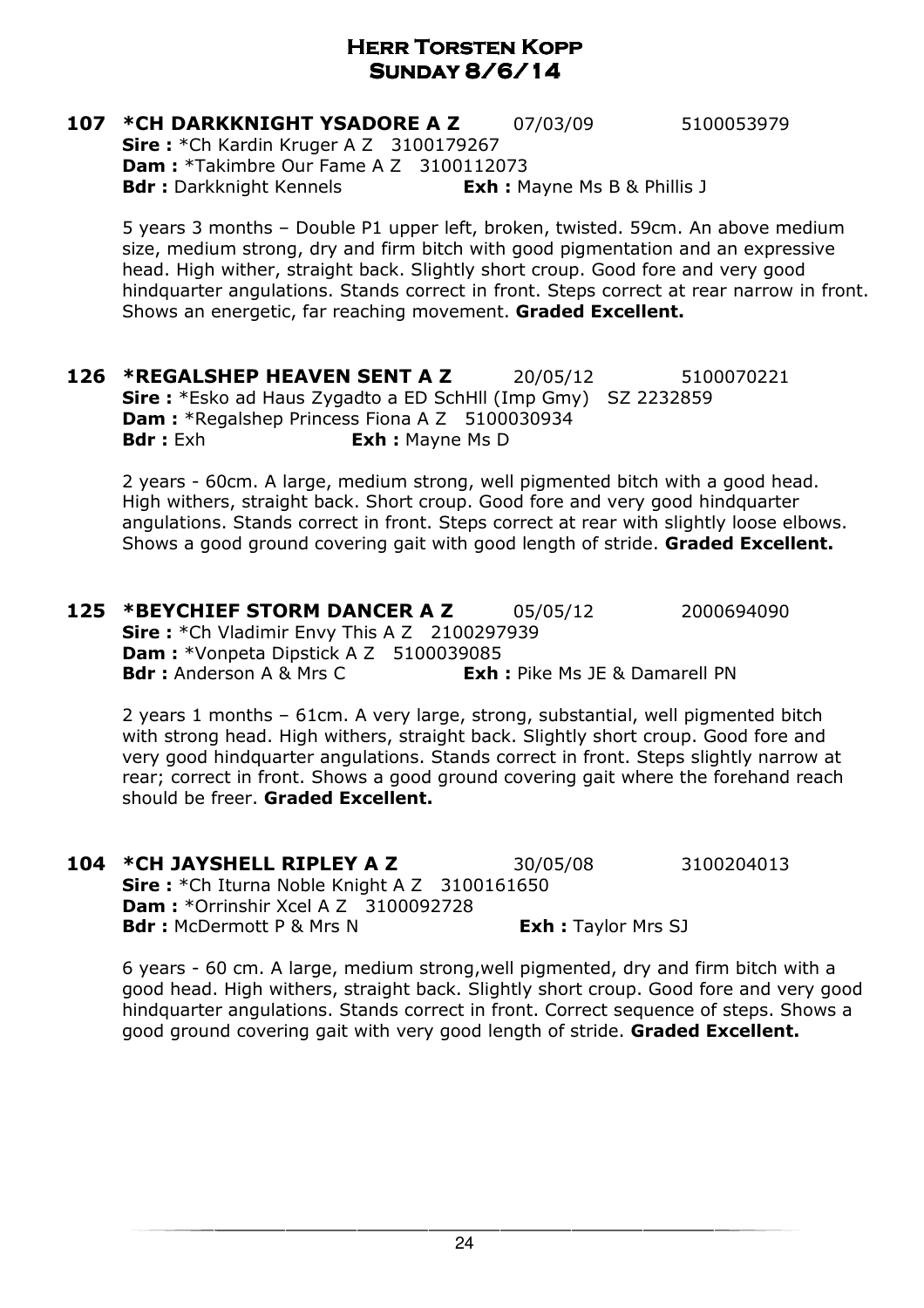**111 \*LEGIONAIRE LADY ANTEBELLUM A Z** 16/11/10 3100246223

Sire: \*Denargun Jabiru A Z Hneg 3100140156 Dam : \*Legionaire Drout Breaka A Z 3100200173 Bdr : Exh **Exh : Legionaire Kennels** 

3 years 7 months - 60 cm. A large, medium strong, well pigmented, dry and firm bitch with a good head. High withers, straight back. Slightly short croup. Good fore and very good hindquarter angulations. Stands correct in front; the pasterns should be a little firmer. The hock joints are not quite firm. Steps cow hocked at rear, wide in front. During movement shows a very good ground covering gait. **Graded** Excellent.

122 \*DEBBY v HOFERWEG a ED (Imp Gmy) 26/02/12 SZ 2279857 Sire : \*Nino v Tronje a ED SchHlll SZ 2210253 Dam: \*Issy y Tamaraspitze a ED IPO1 SZ 2272989 **Bdr**: Beckers A **Exh:** Volscain Kennels

2 years 3 months – Double P1 upper and lower left. 60cm. A large, medium strong, well pigmented, dry and firm bitch with a well formed head. High withers, straight back. Slightly steep croup. Good fore and very good hindangulations. Stands correct in front. Steps correct at rear; the elbows are yet to achieve final firmness. Shows a very good ground covering gait with a powerful hindquarter drive and good forehand reach. Graded Excellent.

110 \*CH BEMBOKA JUST POWER N STORM A Z 07/11/10 2100327375 Sire: \*Ch Schneeberg Fire Storm A Z ET 2100258867 Dam : \*Bemboka Grace N Power A Z 2100238253 Bdr : Aliverti D & H Exh : Mills T & A

3 years 7 months – double P1 lower left. 59cm. An above medium size, medium strong, well pigmented bitch with a strong head. High withers, straight back. Slightly short and steep croup. Good fore and very good hindquarter angulations. Stands correct in front. Steps narrow at rear, the elbows are yet to achieve final firmness. Shows a good far reaching gait with good length of stride. Graded Excellent.

106 \*AZUREBRIGHT DELLA A Z 27/11/08 5100051790 Sire: \*Nilson v Wildsteiger Land a Z Hneg (Imp Gmy) SZ 2062603 Dam : Azurebright Cheyanne 51000026623 **Bdr**: Exh **Exh:** Smalbil Mrs R

5½ years – Double P1 upper left. 61cm. A large, medium strong, dry and firm bitch with an expressive head. High withers, straight back. Steep croup. Good fore and very good hindquarter angulations. Stands correct in front. Steps correct at rear with slightly loose elbows. Shows a good ground covering gait with good hindquarter drive however the forehand reach should be freer. Graded Excellent.

118 \*KEEDARA NAUGHTY BY NATURE A Z 22/01/12 5100068562 Sire: \*Ch Orrinshir Elton John A Z ET 3100161863 Dam : \*Keedara Littlemissbiage A Z 5100054916 **Bdr :** Mayne Ms B & Phillis J **Exh :** Harley A

Withdrawn with permision.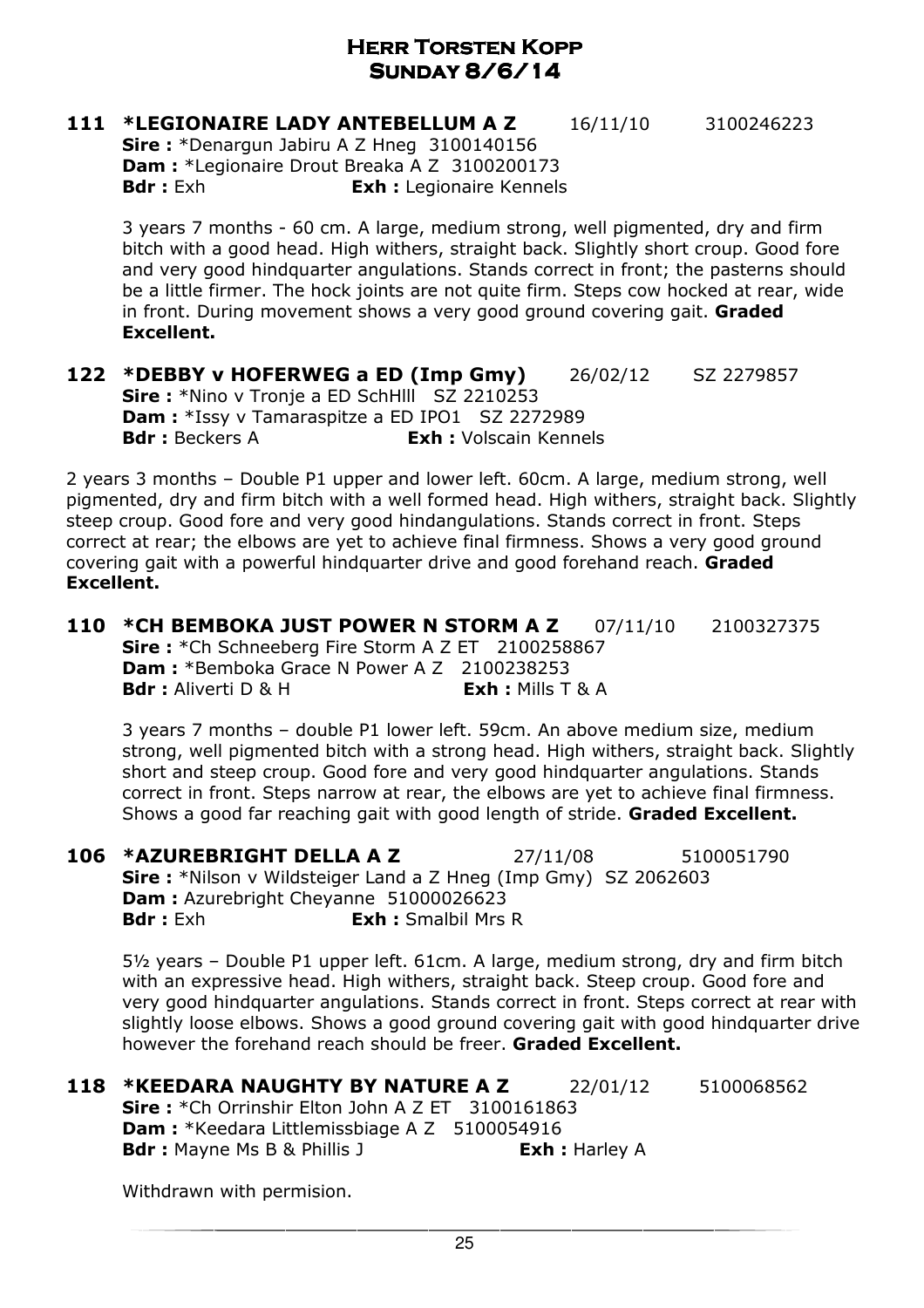1 …113… 2 …109… 3 …103… 4 …123… 5 …124… 6 …117… 7 …116… 8 …108… 9 …114… 10 …119… 11 …105… 12 …115… 13 …107… 14 …126… 15 …125… 16 …104… 17 …111… 18 …122… 19 …110… 20 …106… 21 ………… 22 …………

### CHALLENGE BITCH ……113…… (Roy Brabham Memorial Trophy)

RESERVE CHALLENGE BITCH ……77……

Stock Coat Coat Baby Puppy Dog

| <b>130 SANNJESA MR SAMCRO</b>                           | 24/01/14                   | 3100301492 |
|---------------------------------------------------------|----------------------------|------------|
| <b>Sire:</b> *Ch Orrinshir Elton John A Z ET 3100161863 |                            |            |
| <b>Dam:</b> *Sannjesa Just A Flirt A Z 3100261224       |                            |            |
| <b>Bdr</b> : Exh                                        | <b>Exh</b> : Mase $S \& S$ |            |
| <b>Graded Very Promising</b>                            |                            |            |

- **133 ALIMANDA ITS ALL ABOUT ME** 13/02/14 5100080030 Sire : \*Pepe vd Zenteiche a ED IPO1 Hneg (Imp Gmy) SZ 2270589 Dam : \*Bruangie Something To Follow A Z 5100052776 Bdr : Exh : Exh : Alimanda Kennels Graded Very Promising
- 136 ARKAHLA YOU CAN NOT B SERIOUS 04/03/14 5100080690 Sire : \*Hayo aus Agrigento a ED SchHl (Imp Gmy) SZ 2259256 Dam : \*Ch Arkahla Waltzing Matilda A Z 5100061563 Bdr : Arkahla Kennels **Exh** : DeLuca B & Mrs H Graded Very Promising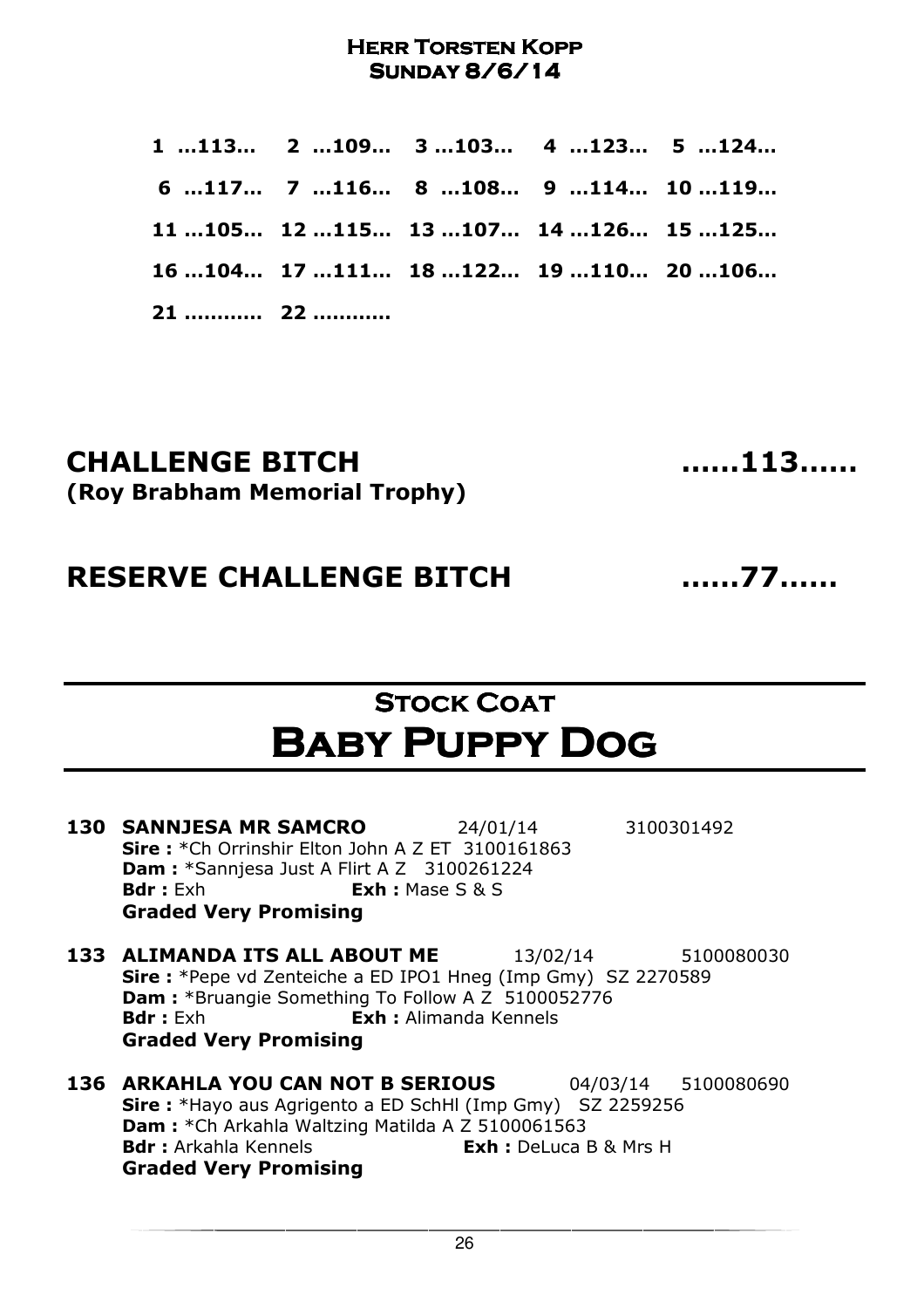| <b>131 SCHONFEUER THE PERFECT STORM</b><br>12/02/14 2100401861<br><b>Sire :</b> *Indio di Casa Nobili a ED Hneg (Imp Italy) ROI 10/196762<br><b>Dam:</b> *Ch Bemboka Just Power N Storm A Z 2100327375<br><b>Exh</b> : Mills $T$ & A<br><b>Bdr</b> : Exh<br><b>Graded Very Promising</b> |
|------------------------------------------------------------------------------------------------------------------------------------------------------------------------------------------------------------------------------------------------------------------------------------------|
| <b>134 DREAMSTAR FOREVER FREE</b><br>18/02/14<br>5100080253<br><b>Sire:</b> *Artus v Schloss am Worthersee a ED SchHill Hneg (Imp Gmy) SZ 2186964<br>Dam: *Dreamstar Bootylicious A Z 5100059232<br><b>Bdr</b> : Exh<br><b>Exh : Pilgrim Ms S</b><br><b>Graded Very Promising</b>        |
| <b>128 SHALEEDY SECRET IDENTITY</b><br>07/01/14 3100038930<br>Sire: *Hatto vom Hühnegrab a ED SchHlll Hneg (Imp Gmy) SZ 2192749<br>Dam: *Shaleedy Royal Highness A Z 3100244009<br><b>Bdr</b> : Moody F & Mrs V<br><b>Exh:</b> Sammacann Kennels<br><b>Graded Very Promising</b>         |
| 135 SAN RANCHO MAGICMAN 22/02/14<br>5100080372<br><b>Sire:</b> *Esko ad Haus Zygadto a ED SchHll (Imp Gmy) SZ 2232859<br>Dam: *San Rancho Dante A Z 5100046258<br><b>Bdr</b> : Exh<br><b>Exh:</b> San Rancho Kennels<br><b>Graded Promising</b>                                          |

| 1 130 2 133 3 136 4 131 5 134 |  |  |
|-------------------------------|--|--|
| 6 128 7 135 8  9  10          |  |  |

# **STOCK COAT** Minor Puppy Dog

- 143 BODECKA BLACKLIST 29/11/13 3100297532 Sire : \*Pepe vd Zenteiche a ED IPO1 Hneg (Imp Gmy) SZ 2270589 **Dam :** \*Ch Lashadas Xquisite A Z 6100044002<br>**Bdr :** Exh **Exh :** Joseph Mrs J Exh : Joseph Mrs J
- **137 VONPETA WILSON** 14/09/13 5100077676 Sire : \*Toby vd Plassenburg a ED SchHlll Hneg (Imp Gmy) SZ 2246259 Dam : \*Vonpeta Tolder Sheez Good A Z 5100066346 **Bdr** : Exh **Exh : Pike Ms JE & Damarell PN**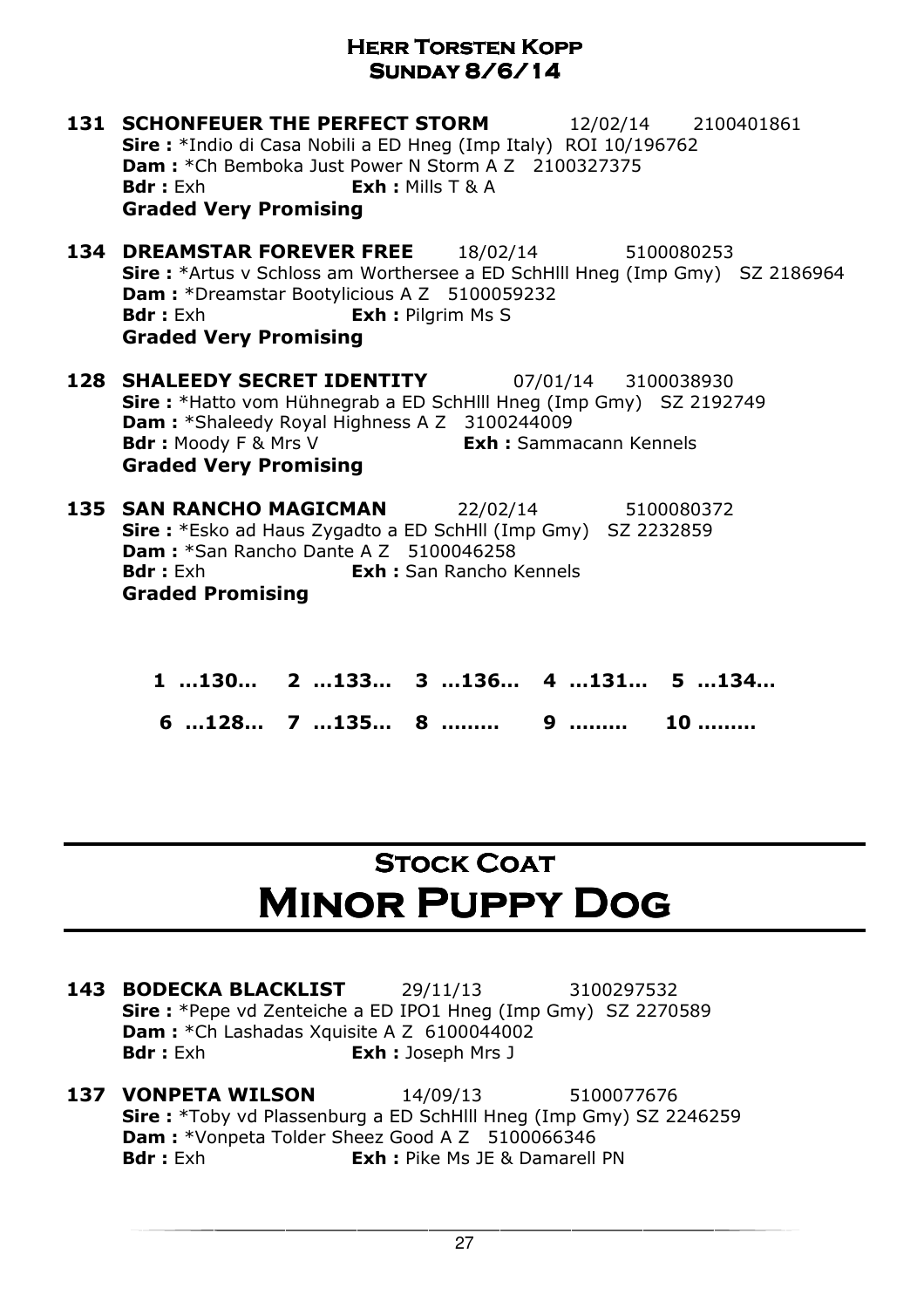- **140 SUNDANEKA YOUNG GUN** 04/10/13 2100392822 Sire : \*Ch Ustinov v Romerland a ED SchHlll (Imp Gmy) SZ 2188759 Dam : \*Sundaneka Dark Diamond A Z 2100320870 **Bdr**: Stevenson GD & K **Exh**: Wellman Ms G
- **141 JENTOL MIRRAS CALYPSO (AI)** 09/10/13 6100084395 Sire : \*Odin delle Terre Matildiche HD ED IPO1 Hneg (Imp Italy) LOI 09/144632 Dam : \* Ch Jentol Ravers Reflection A Z 6100041575 Bdr : Exh **Exh :** Boekelman JE
- **139 KHANIOUE FELIX** 16/09/13 2100391020 Sire : \*Toby vd Plassenburg a ED SchHlll Hneg (Imp Gmy) SZ 2246259 Dam : Khanique Talia **Bdr**: Booth Miss C & Gibson Miss MT **Exh:** Hayes C & Hill S

**138 VONDOUSSA AC DC (AI)** 14/09/13 5100078220 Sire : \*Yester v Feuermelder a ED SchHl (Imp Gmy) SZ 2255308 Dam : \*Ch Vondoussa Queen A Z PT 5100048412 Bdr : Exh : Vondoussa Kennels

> 1 …143… 2 …137… 3 …140… 4 …141… 5 …139… 6 …138… 7 ………

> > All Graded Very Promising

## **STOCK COAT** Puppy Dog

**144 RHOSYN ESKIMO CHIEF** 11/07/13 5100076581 Sire : \*Esko ad Haus Zygadto a ED SchHll (Imp Gmy) SZ 2232859 Dam : \*Rhosyn Ima Rascal A Z 5100055351 **Bdr :** Exh **Exh :** Collins SJ & Mrs C Graded Very Promising

1 …144…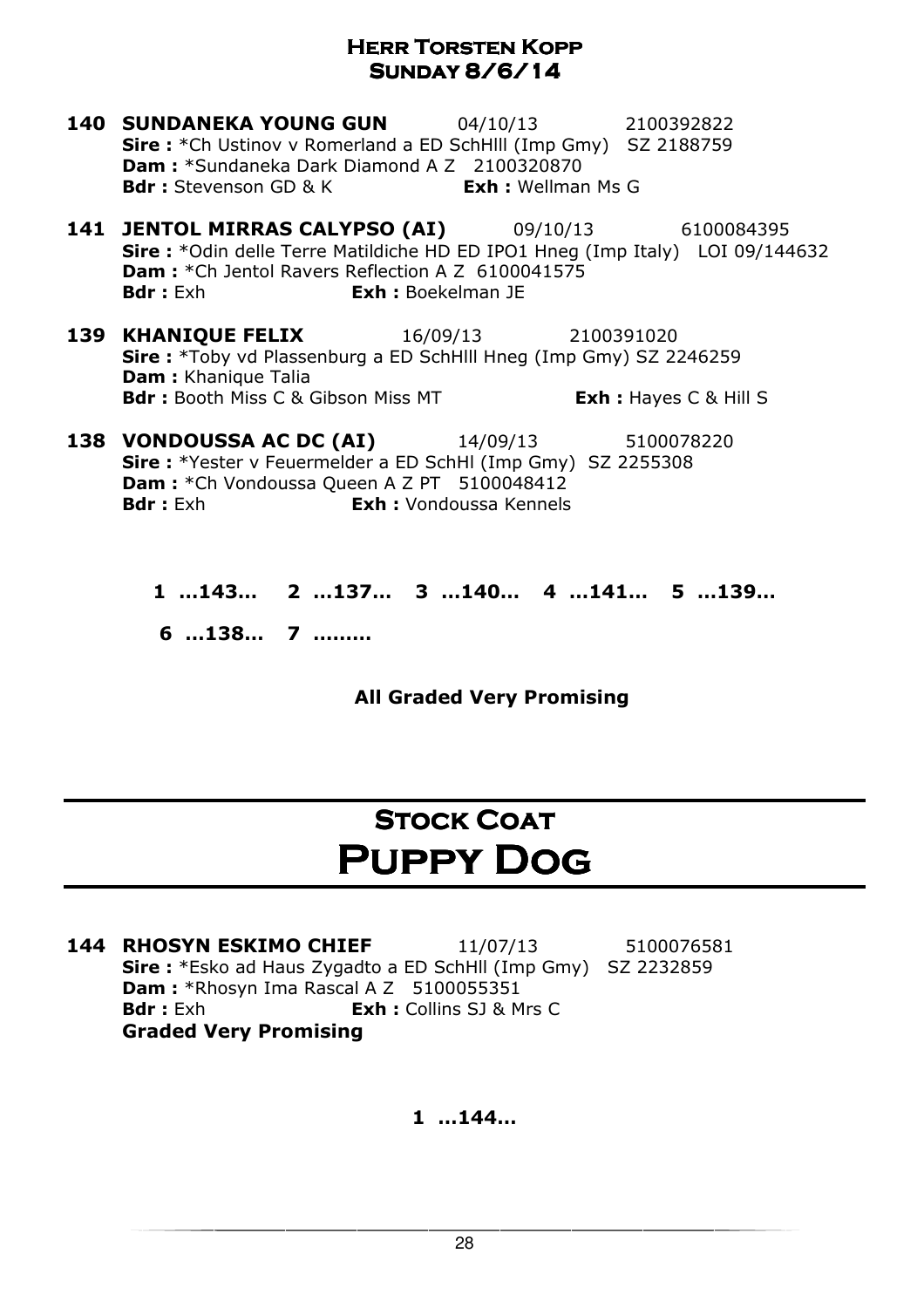### **STOCK COAT** Junior Dog

**146 KILLARA SUMMER HEIGHTS A Z** 14/01/13 3100283306 Sire: \*Ch Orrinshir Elton John A Z ET 3100161863 Dam : \*Dual Ch (T) Neut Ch (TS) Killara Padraigin A Z RN 3100148529 **Bdr :** Howard P & Mrs D **Exh :** McPhan C & DeJong Miss F

17 months – 65cm. A large, strong, well pigmented dog which is firm and dry and posesses a strong head. Good withers, straight back. Slightly steep croup. Good fore and very good hindquarter angulations. Slightly deep chest proportions. Stands correct in front. Steps correct at rear with slightly loose elbows. During movement shows a very good ground covering gait with good hindquarter drive however the forehand reach should be freer. Graded Very Good.

| 147 | <b>WILLMAURS ROMFORD REGGIE</b>                         | 26/01/13                      | 3100283764 |
|-----|---------------------------------------------------------|-------------------------------|------------|
|     | <b>Sire:</b> *Ch Orrinshir Elton John A Z ET 3100161863 |                               |            |
|     | <b>Dam:</b> *Willmaurs Notting Hill Nell A Z 3100244781 |                               |            |
|     | <b>Bdr:</b> Goodwin W & Mrs M                           | <b>Exh</b> : Wade $S$ & Mrs J |            |

16 months – 65cm. A large, medium strong, very well pigmented dog with a strong head. High, pronounced withers, straight back. Slightly steep croup. Good forequarter where the upper arm should be better angled. Very good hindquarter angulation. Stands correct in front. Steps correct at rear with slightly loose elbows. Shows a good ground covering gait with good length of stride. Graded Very Good.

**148 CH ALIMANDA FIRE WALKER A Z** 01/03/13 5100074495 Sire: \*Ch Schneeberg Fire Storm A Z ET 2100258867 Dam : \* Ch Durnstein Champagne A Z 2100253283 Bdr : Exh : Exh : Alimanda Kennels

15 months – 65cm. A large, medium strong, well pigmented dog with a good head where the eyes should be darker. High withers, straight back. Short croup. Correct angulation of both the fore and hindquarter. Stands correct in front. Steps slightly narrow both front and rear. Shows a very good ground covering gait with good length of stride. Graded Very Good.

| <b>149 KAZKIRI DEEP PURPLE</b>                       | 25/04/13                       | 3100288455 |
|------------------------------------------------------|--------------------------------|------------|
| <b>Sire:</b> *Ch Britstar New Age Guy A Z 3100219372 |                                |            |
| <b>Dam:</b> *Jannire Black Betty A Z 3100173383      |                                |            |
| <b>Bdr</b> : Symes Mrs N                             | <b>Exh</b> : Jacobson $D \& J$ |            |

13 months – 66cm. A very large, strong, substantial, slightly elongated dog with good pigmentation and a strong and expressive head. Good top and underline. Correct angulations of both the fore and hindquarter. Stands correct in front. Steps narrow at rear where the elbows should be closer laying. Shows a good ground covering gait with a good length of stride. Graded Very Good.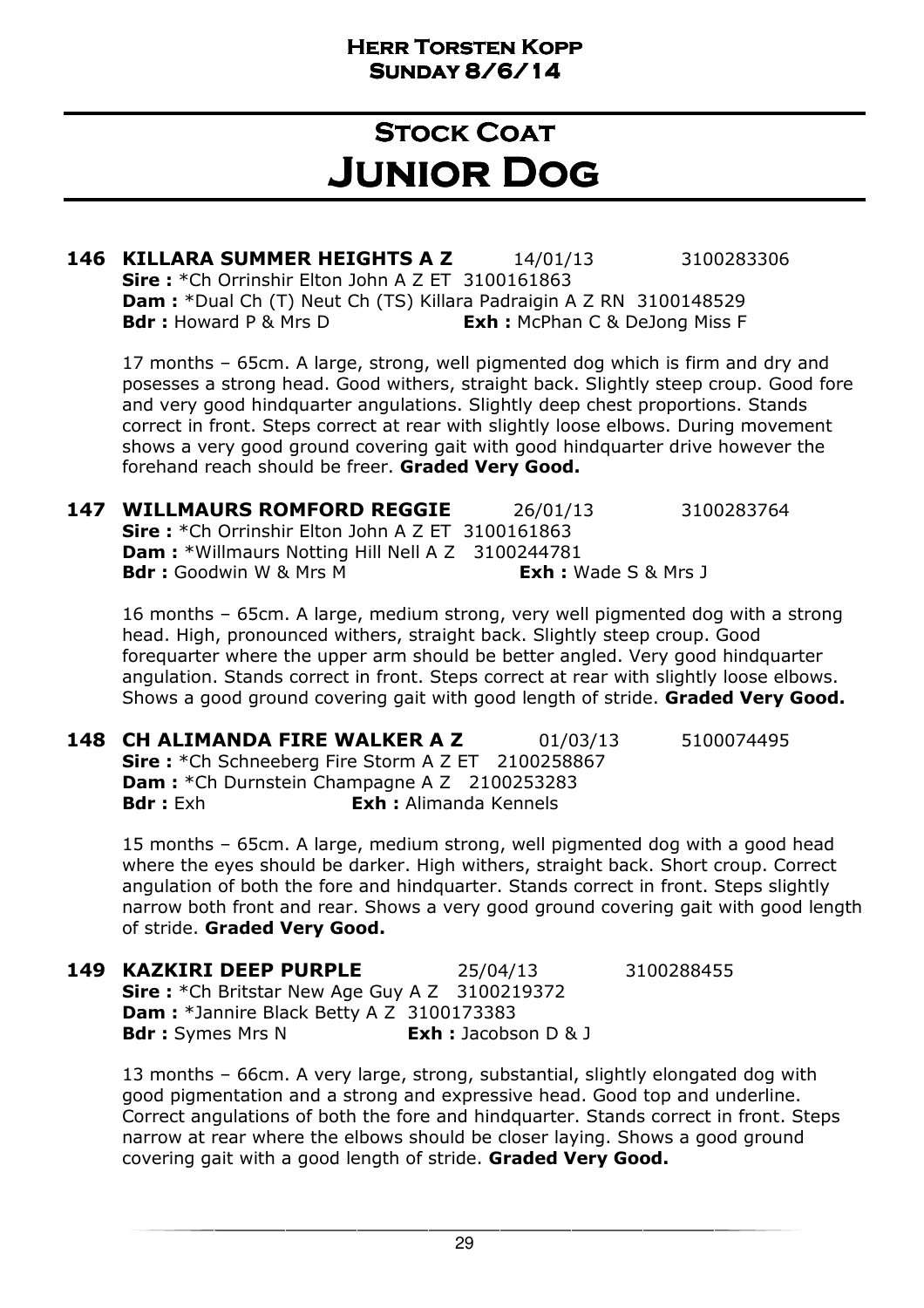**145 RAMARA TOTALLY TRASHED** 10/01/13 3100284046 Sire : \*Yester vom Feuermelder a ED (Imp Deu) SZ2255308 Dam : \*Amstine Appy Daze A Z 4100144824 **Bdr**: Raftopoulos Ms M **Exh:** van Gaans J

17 months – 66cm. A large, strong, well pigmented , dry and firm dog with a strong head. High withers, straight back. Short croup. The upper arm is steep; very good hindquarter angulation. Stands correct in front. Correct sequence of steps. Shows a very good ground covering gait with good hindquarter drive however the forehand reach should be freer. Graded Very Good.

1 …146… 2 …147… 3 …148… 4 …149… 5 …145…

## Stock Coat Intermediate Dog

156 CH VONPETA UGOTTABEKIDDING A Z 04/12/12 5100073113 Sire : \*Toby vd Plassenburg a ED SchHlll Hneg (Imp Gmy) SZ 2246259 Dam : \*Ch Vonpeta Champagne A Z 5100036846 **Bdr**: Exh **Exh:** Pike Ms JE & Damarell PN

18 months – 65cm. A large, strong, very well pigmented dog with a strong head. High withers, straight back. Slightly short croup. Good fore and very good hindquarter angulations. Stands correct in front. Correct sequence of steps. Shows a very good ground covering, far reaching gait. Graded Very Good.

**153 \*SCHAEFERHUND XESKO A Z** 02/08/12 3100276038 Sire : \*Toby vd Plassenburg a ED SchHlll Hneg (Imp Gmy) SZ 2246259 **Dam:** \*Ryzack Alexa A Z 3100212649 **Bdr**: Bohdal Mrs I **Exh:** Hume Miss L & Brabham Mrs J

22 months – Double P1 upper right and left. 66cm. A very large, strong, expressive dog of very good pigmentation with a strong head. High withers, straight back. Slightly short croup. Good fore and very good hindquarter angulations. Stands correct in front. Steps slightly narrow at rear with slightly loose elbows. Shows a very good ground covering far reaching gait. Graded Very Good.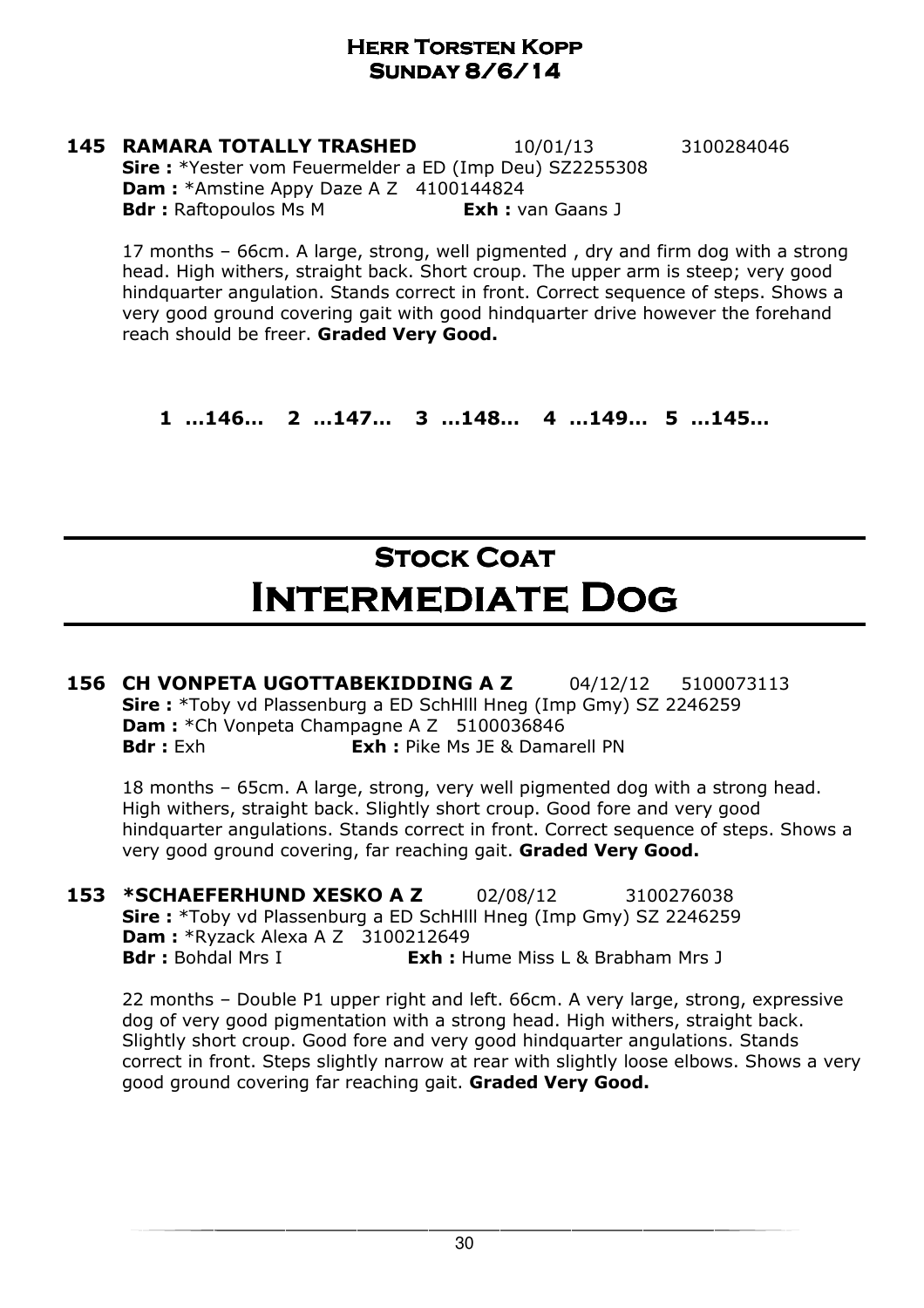**155 SAN RANCHO KEVLAR** 18/09/12 5100071817 Sire : \*Vegas v Dongmiran a ED SchHl Hneg (Imp Ndl) NHSB 2699755 **Dam: \*San Rancho Dante A Z 5100046258 Bdr :** Exh **Exh :** San Rancho Kennels

21 months - 65cm. A large, strong dog of very good pigment with strong head. High withers and straight back. Good length and lay of the croup. Good fore and very good hindquarter angulations. Stands correct in front. Steps correct at rear with slightly loose elbows. Shows very good ground covering gait with good length of stride. Graded Very Good.

**151 \*CH FREMONT IRONSIDE A Z** 27/07/12 2100368612 Sire : \*Gerry v Schacher a ED (Imp Gmy) SZ 2242827 Dam : \*Java v Santamar a Z (Imp Gmy) LOSH 1078618 **Bdr :** Lynch S, Mrs L & Miss J **Exh :** Owen Ms B

22½ months – 64cm. An above medium size, medium strong dog of very good pigment with a good head. High withers, straight back. Slightly short croup. Good fore and very good hindquarter angulations. Stands correct in front. The pasterns should be firmer. Correct sequence of steps. Shows a good ground covering gait with a good length of stride. Graded Very Good.

152 \*SCHAEFERHUND XASKO A Z 02/08/12 3100276037 Sire : \*Toby vd Plassenburg a ED SchHlll Hneg (Imp Gmy) SZ 2246259 Dam : \*Ryzack Alexa A Z 3100212649 Bdr : Exh **Exh :** Bohdal Mrs I

22 months – Douple P1 upper right. 66cm. A very large, strong dog of very good pigment with a very strong head. High withers, straight back. Slightly short croup. Good fore and very good hindquarter angulations. Stands correct in front. Steps narrow at rear; the elbows should be firmer. Shows a very good far reaching gait. Graded Very Good.

150 KUIRAU ASSLAN 02/02/12 2100355602 Sire : \*Ch Jimmy v Baruther Land a ED SchHlll Hneg (Imp Gmy) SZ 2191501 **Dam : \***Kuirau Oceania A Z 2100218137 Bdr: Murray PG, Mrs DM & LJ Exh: Jacobson D & J

2 years 4 months – 65cm. A large dog of good medium strength and of very good pigment with a good head. High withers, straight back. Short and steep croup. Good fore and very good hindquarter angulations. Stands correct in front. Slightly short underchest. Correct sequence of steps. Shows a good ground covering gait with good hindquarter drive however the forehand reach could be freer. Graded Very Good.

1 …156… 2 …153… 3 …155… 4 …151… 5 …152…

6 …150… 7 ………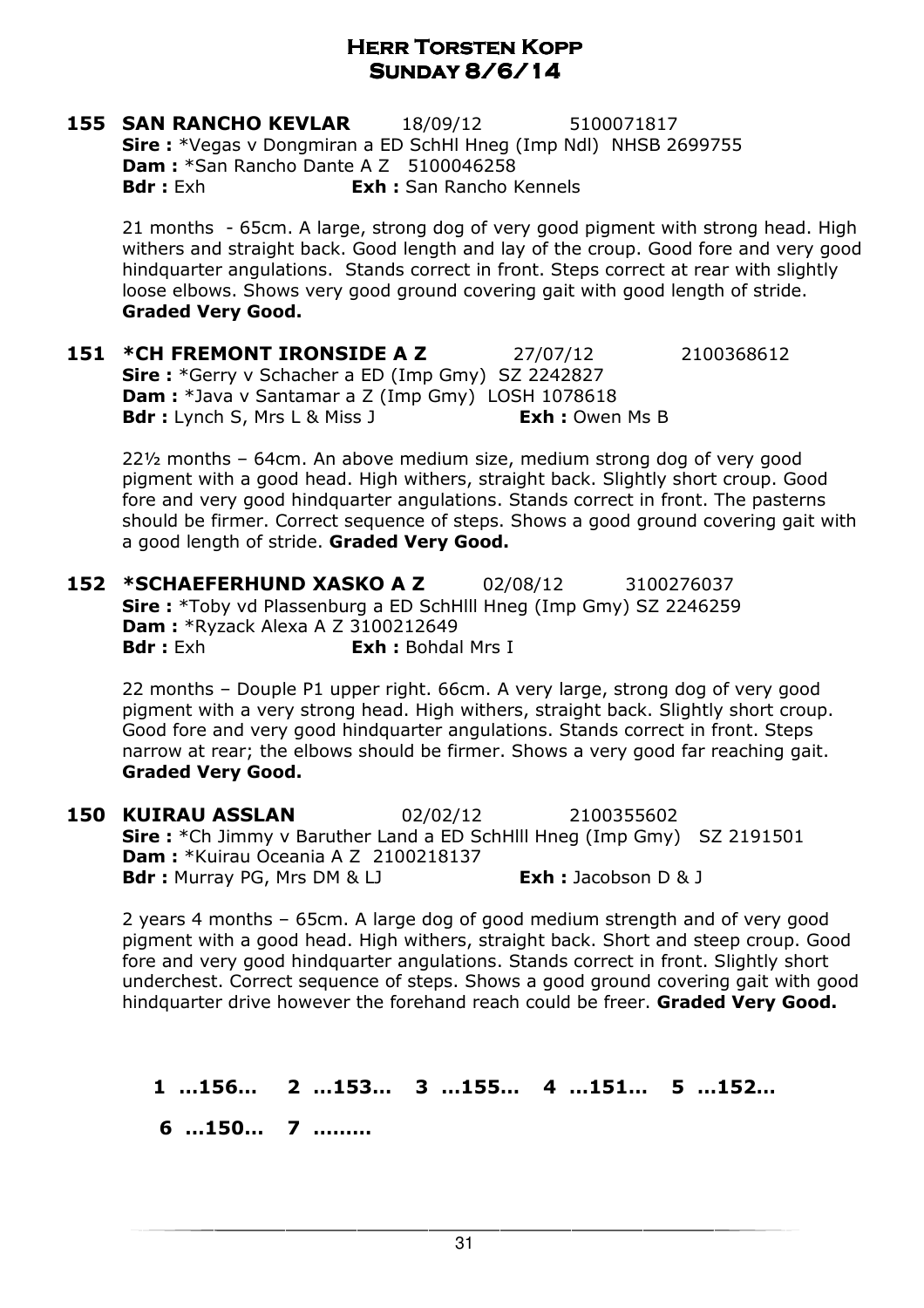### **STOCK COAT** Open Dog

160 \*BLUEMAX SHREK A Z 05/01/10 4100181907 Sire : \*Ch Jimmy v Baruther Land a ED SchHill Hneg (Imp Gmy) SZ 2191501 **Dam: Bluemax Kascha A Z 4100107036 Bdr :** Brinkworth Ms A **Exh :** DeLucia Mrs J & Brinkworth Ms A

4 years 5 months – Double P1 lower right. 66cm. A very large dog of good medium strength, good pigmentation with a strong head. High withers, straight back. Slightly short croup. Correct angulations of both the fore and hindquarter. Stands correct in front. Steps slightly narrow at rear with slightly loose elbows. Shows a very good ground covering and far reaching gait. Graded Excellent.

#### 164 \*HAYO aus AGRIGENTO a ED SchHl (Imp Gmy)

 30/10/10 SZ 2259256 Sire : \*Dux de Intercanina a ED SchHlll SZ 2201863 Dam : \*Gwendy aus Agrigento a ED SchHl SZ 2171308 Bdr: Schweikert L **Exh:** Kail N

3 years 8 months – 65cm. A large, strong, harmoniously constructed dog with good head. Good topline. Correct angulations of both the fore and hindquarter. Stands correct in front. Steps narrow at rear where the elbows are slightly loose. Shows a very good ground covering and far reaching gait. Graded Excellent.

**165 \*JAYSHELL ARCHIMEDES A Z** 09/06/11 3100256755 Sire : \*Vegas v Dongmiran a ED SchHl Hneg (Imp Ndl) NHSB 2699755 Dam : \*Blakngold Honey Jumble A Z 3100149941 **Bdr**: McDermott P & Mrs N **Exh:** Auwema B & Mrs C/McDermott P & Mrs N

3 years – 65cm. A large, medium strong, well pigmented dog with a good head. High withers, straight back. Slightly steep croup. Good fore and very good hindquarter angulations. Stands correct in front. Steps narrow at rear, correct in front. Shows fleeting movement with much ground cover. Graded Excellent.

157 \*CH SCHNEEBERG FIRE STORM A Z ET 01/09/07 2100253867 Sire: \*Scheer Jose Cuervo A Z Hneg 2100145864 **Dam :** \*Ch Schneeberg Pure Charm A Z 2100176395 Bdr: Schneeberg Kennels **Exh:** Mills T & A

6 years 9 months – Double P1 upper right. 65cm. A large, strong dog of very good pigmentation with strong head. High withers, straight back. Long but steep croup. Very good angulations of both the fore and hindquarter. Stands correct in front. Steps narrow at rear, correct in front. During movement shows a very good ground covering and far reaching gait. Graded Excellent.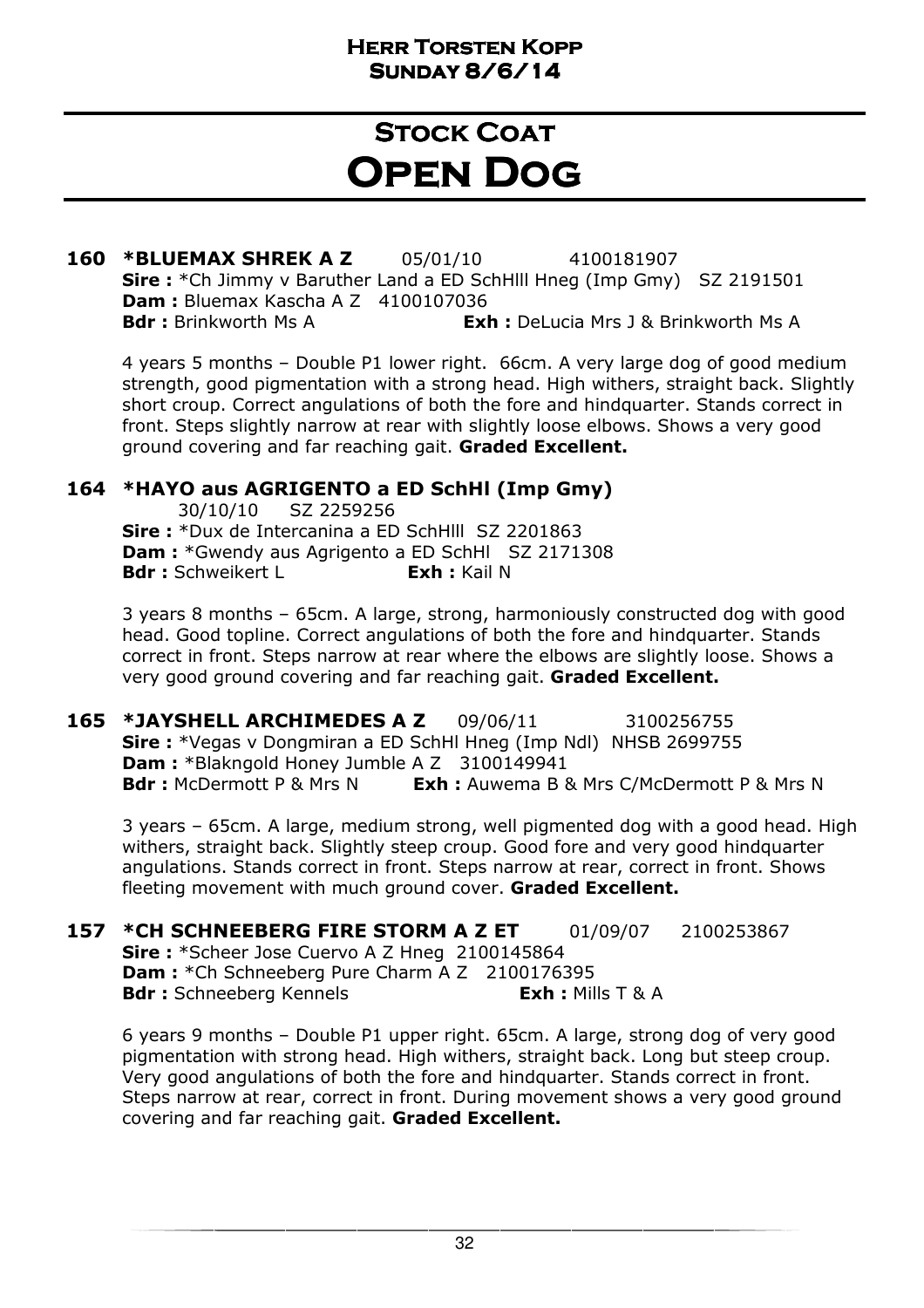#### 163 \*INDIO DI CASA NOBILI a ED Hneg (Imp Italy)

 20/06/10 ROI 10/196762 Sire : \*Geck di Casa Nobili a ED (Swe) SchHll SZ 2236748 Dam : \*Dolly di Casa Nobili a ED (Italy) ROI 10/27396 **Bdr**: Nobili N **Exh**: Hammond N

3 years 11½ months – 66cm. A large, strong, very well pigmented dog of harmonious construction with a good head. Good topline. Good fore and very good hindquarter angulations. Stands correct in front. Steps slightly narrow both front and rear. In movement shows an energetic, far reaching gait. Graded Excellent.

#### 158 \*ODIN DELLE TERRE MATILDICHE HD ED IPO1 Hneg (Imp Italy)

 08/06/09 LOI 09/144632 Sire: \*Furbo degli Achei a ED SchHlll SZ 2213251 Dam : \*Hella Delle Terre Matildiche a IPO1 LOI 07/60920 **Bdr**: Scartani R **Exh**: Pittelli SS

5 years – 66cm. A very large, strong, very well pigmented dog of very good type with a good head. Pronounced withers, straight back. The croup is slightly short and steep. Good fore and very good hindquarter angulations. Stands correct in front. Pronounced cow hock from behind and the elbows should be closer laid. During movement shows a very good ground covering and far reaching gait. Graded Excellent.

169 \*CH BABENBERG JOACHIM A Z Hneg 06/04/12 5100069276 Sire : \*Esko ad Haus Zygadto a ED SchHll (Imp Gmy) SZ 2232859 **Dam :** \*Charon v Overledingerland a ED SchHl (Imp Gmy) SZ 2229718 **Bdr**: Babenberg Kennels **Exh:** Johnston A/Collins SJ & Mrs C

2 years 2 months – 66cm. A large dog of good medium strength with a good head; the eyes however should be a darker. Good top and underline. Good fore and very good hindquarter angulations. Stands still correct in front. Steps correct at rear; not quite correct in front. Shows a fleeting very good ground covering gait. Graded Excellent.

#### 162 \*FOCUS vd PISTE TROPHE a ED SchHll IPO3 (Imp Gmy)

 31/01/10 SZ 2250502 Sire: \*Ober v Bad Boll a ED (Gmy) SchHlll SZ 169889 Dam : \*Godalis Hera a ED SchHl SZ 2176434 **Bdr**: Bosl F **Exh**: Burston Ms L

4 years 4½ months – 65cm. A large, medium strong, very well pigmented dog with a good head. High withers, straight back. Good length and lay of the croup. Good fore and very good hindquarter angulations. Stands correct in front. Moves correct at rear; the elbows should be still a little closer laid. Shows a very good ground covering and far reaching gait. Graded Excellent.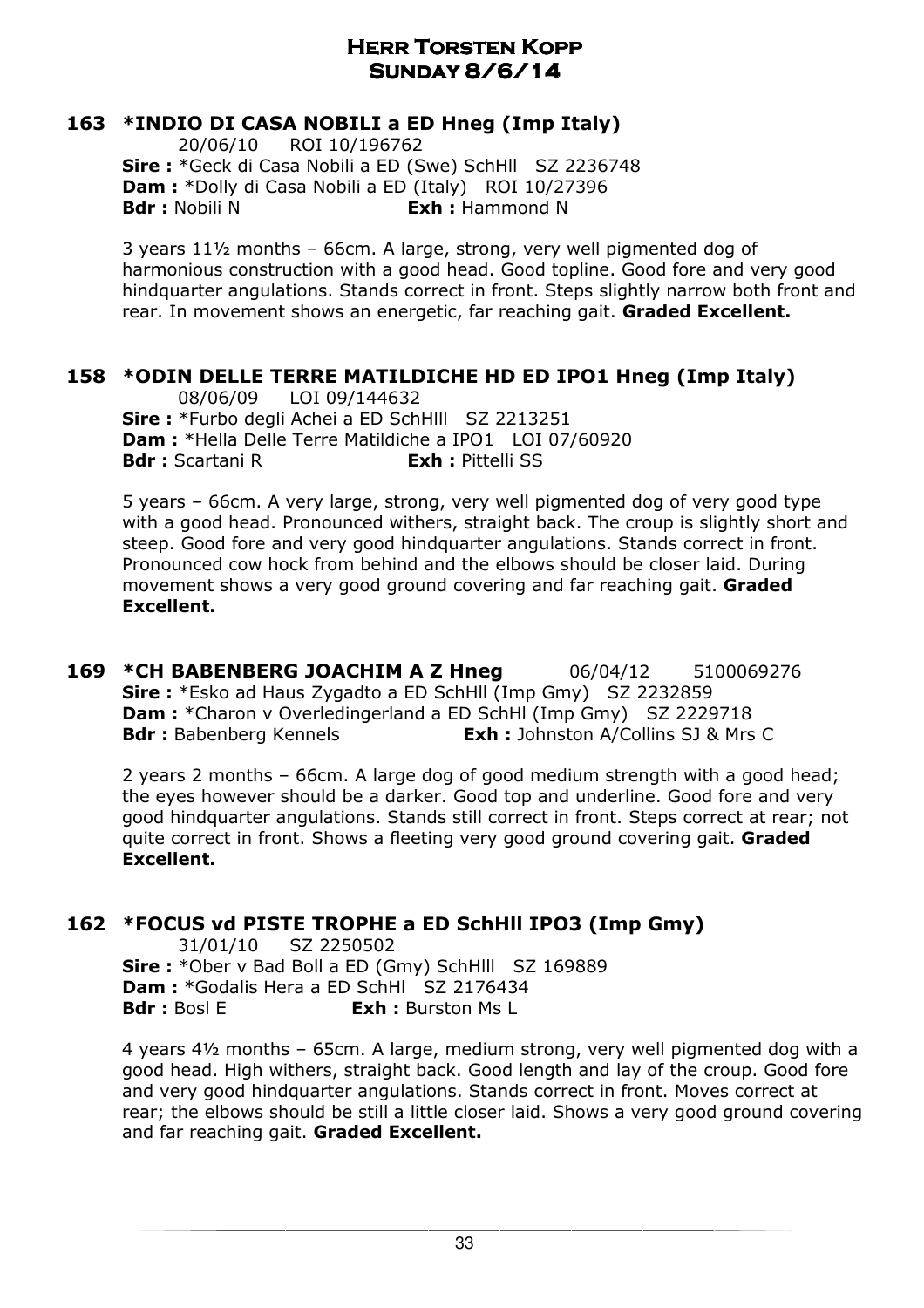161 \*GRUNDELHARDT TRUE BLOOD A Z Hneg 06/01/10 5100057317 Sire : \*Scooby-Doo v Team Zellwaldrand a ED SchHll (Imp Gmy) SZ 2201764 Dam : \*Merle v Blumenkamp a ED (Imp Gmy) SZ 2116476 **Bdr** : Cocks PJ & Mrs JM **Exh** : Holness G & Mrs S

4 years 5 months – 66cm. A large dog of good medium strength and of very good pigmentation. Pronounced withers, straight back. Short croup. Correct angulations of the fore and hindquarter. Stands correct in front. Correct sequence of steps. During movement shows good hindquarter drive however the withers should be carried higher and the forehand reach should be freer. Graded Excellent.

167 \*BODECKA YODA A Z 04/11/11 3100262044 Sire: \*Djenuen Rock Machine A Z 3100200747 Dam : \* Ch Lashadas Xquisite A Z 6100044002 **Bdr**: Joseph Mrs J **Exh:** Bronacre Kennels

2 years 7 months – 65cm. A large, medium strong dog of good pigment with a good head. High withers, straight back. Short croup. Good fore and very good hindquarter angulations. Stands correct in front. Steps narrow at rear, correct in front. Shows very good ground covering and fleeting movement. Graded Excellent.

**168 \*FREMONT HELLS BELLS A Z** 23/01/12 2100355509 Sire: \*Gerry vom Schacher a ED (Imp Gmy) SZ2242827 Dam : \*Fremont Too Darn Hot A Z 2100243150 **Bdr** : Exh **Exh** : Lynch S, Mrs L & Miss J

2 years 5 months – Double P1 upper left. 66cm. A large dog of good medium strength with still good pigment and a strong head. High withers, straight back. Slightly steep croup. Good fore and very good hindquarter angulations. Stands correct in front however slightly narrow through the chest. Steps still correct both front and rear; the elbows should be closer laying. Shows a fleeting and very good ground covering gait. Graded Excellent.

**166 \*CH VONPETA TOLDER JUST DO IT A Z HT** 27/09/11 5100066348 Sire : \*Ch Kwint v Juerikställ a ED Hneg (Imp Ndl) NHSB 2501936 Dam : \* Ch Vonpeta Avenue Tolder A Z 5100033945 Bdr : Pike Ms JE & Damarell PN Exh : Vondoussa Kennels/Pike Ms JE & Damarell PN

2 years 9 months – 65cm. A large, medium strong dog of good pigment. Good head however the eye should be a little darker. Good withers, straight back. Slightly steep croup. Good fore and very good hindquarter angulations. Stands correct in front. Steps correct at rear; the elbows should be closer laying. Shows a fleeting, very good ground covering movement. Graded Excellent.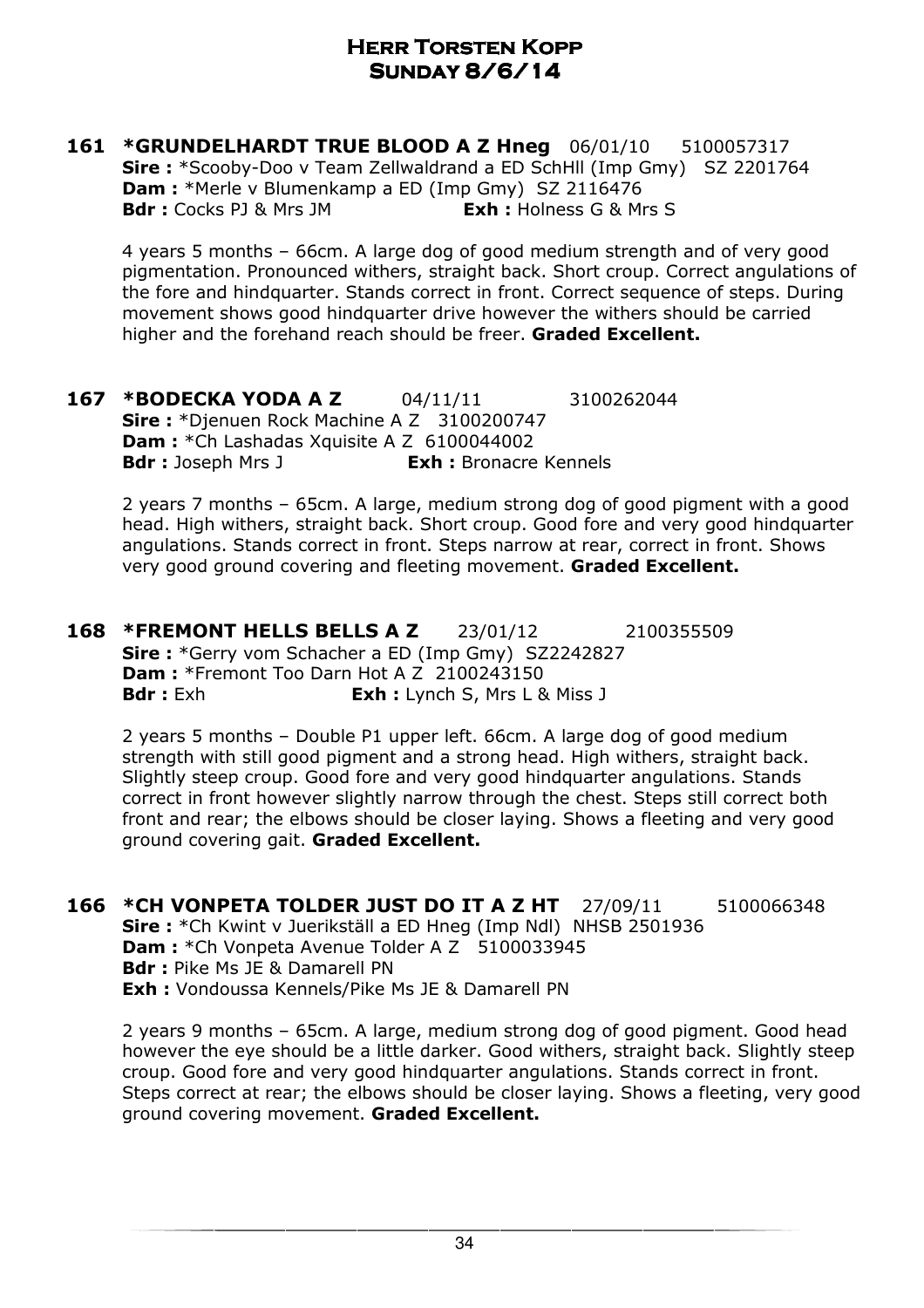1 …160… 2 …164… 3 …165… 4 …157… 5 …163… 6 …158… 7 …169… 8 …162… 9 …161… 10 …167… 11 …168… 12 …166… 13 ………

CHALLENGE DOG ……160…… (Roy Brabham Memorial Trophy)

RESERVE CHALLENGE DOG ……164……

# **STOCK COATS SPECIALS**

| <b>BEST STOCK COAT</b>           | 113               |
|----------------------------------|-------------------|
| <b>RUNNER UP BEST STOCK COAT</b> | $\frac{160}{160}$ |
| <b>BEST BABY PUPPY SC</b>        | $\frac{130}{1}$   |
| <b>BEST MINOR PUPPY SC</b>       | 50                |
| <b>BEST PUPPY SC</b>             | 60                |
| <b>BEST JUNIOR SC</b>            | 77                |
| <b>BEST INTERMEDIATE SC</b>      |                   |
| <b>BEST OPEN SC</b>              | 113               |